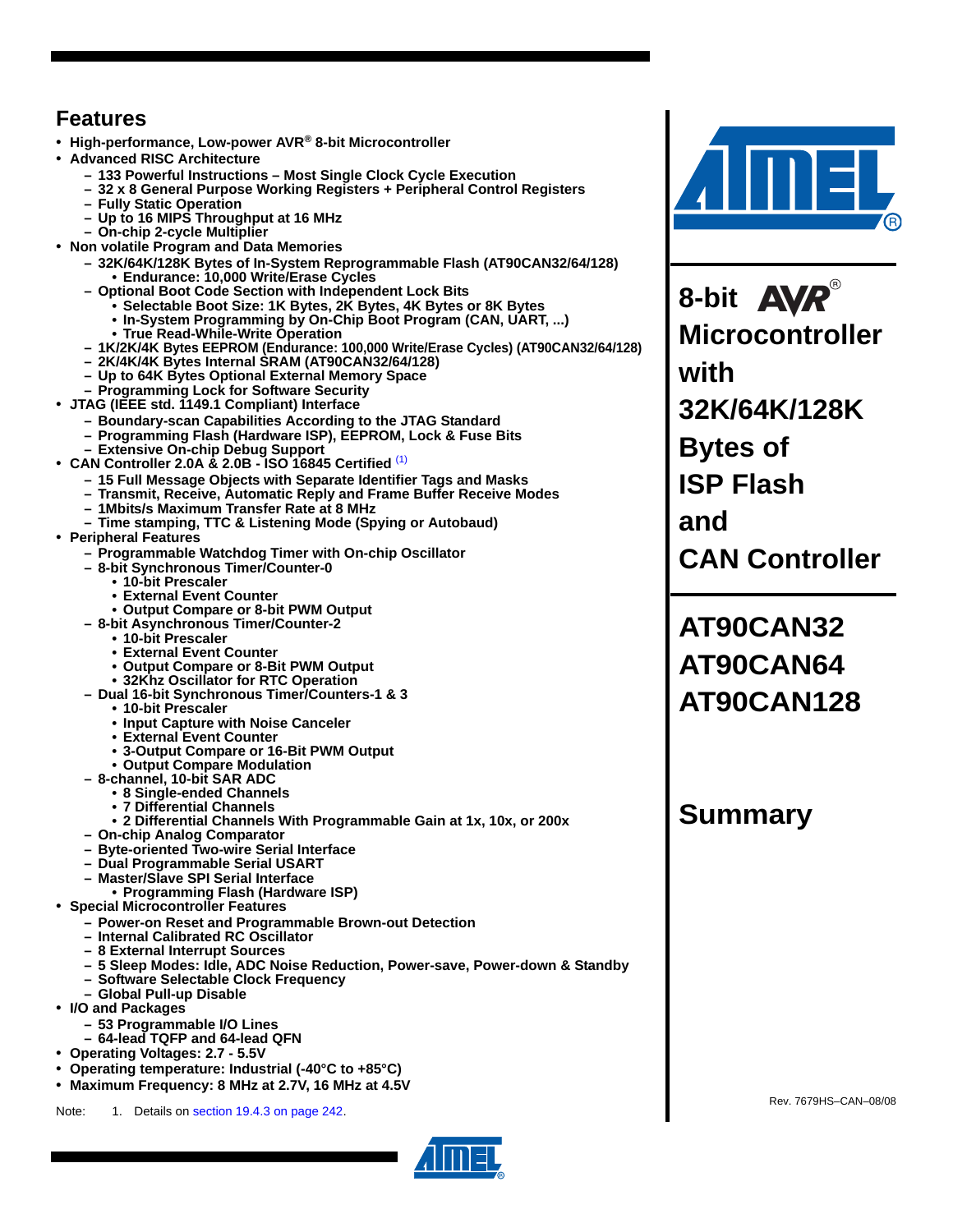

### **1. Description**

### **1.1 Comparison Between AT90CAN32, AT90CAN64 and AT90CAN128**

AT90CAN32, AT90CAN64 and AT90CAN128 are hardware and software compatible. They dif-fer only in memory sizes as shown in [Table 1-1](#page-1-0).

| <b>Device</b> | <b>Flash</b> | <b>EEPROM</b> | <b>RAM</b> |
|---------------|--------------|---------------|------------|
| AT90CAN32     | 32K Bytes    | 1K Byte       | 2K Bytes   |
| AT90CAN64     | 64K Bytes    | 2K Bytes      | 4K Bytes   |
| AT90CAN128    | 128K Bytes   | 4K Byte       | 4K Bytes   |

<span id="page-1-0"></span>

| Table 1-1. | <b>Memory Size Summary</b> |  |
|------------|----------------------------|--|
|------------|----------------------------|--|

### **1.2 Part Description**

The AT90CAN32/64/128 is a low-power CMOS 8-bit microcontroller based on the AVR enhanced RISC architecture. By executing powerful instructions in a single clock cycle, the AT90CAN32/64/128 achieves throughputs approaching 1 MIPS per MHz allowing the system designer to optimize power consumption versus processing speed.

The AVR core combines a rich instruction set with 32 general purpose working registers. All 32 registers are directly connected to the Arithmetic Logic Unit (ALU), allowing two independent registers to be accessed in one single instruction executed in one clock cycle. The resulting architecture is more code efficient while achieving throughputs up to ten times faster than conventional CISC microcontrollers.

The AT90CAN32/64/128 provides the following features: 32K/64K/128K bytes of In-System Programmable Flash with Read-While-Write capabilities, 1K/2K/4K bytes EEPROM, 2K/4K/4K bytes SRAM, 53 general purpose I/O lines, 32 general purpose working registers, a CAN controller, Real Time Counter (RTC), four flexible Timer/Counters with compare modes and PWM, 2 USARTs, a byte oriented Two-wire Serial Interface, an 8-channel 10-bit ADC with optional differential input stage with programmable gain, a programmable Watchdog Timer with Internal Oscillator, an SPI serial port, IEEE std. 1149.1 compliant JTAG test interface, also used for accessing the On-chip Debug system and programming and five software selectable power saving modes.

The Idle mode stops the CPU while allowing the SRAM, Timer/Counters, SPI/CAN ports and interrupt system to continue functioning. The Power-down mode saves the register contents but freezes the Oscillator, disabling all other chip functions until the next interrupt or Hardware Reset. In Power-save mode, the asynchronous timer continues to run, allowing the user to maintain a timer base while the rest of the device is sleeping. The ADC Noise Reduction mode stops the CPU and all I/O modules except Asynchronous Timer and ADC, to minimize switching noise during ADC conversions. In Standby mode, the Crystal/Resonator Oscillator is running while the rest of the device is sleeping. This allows very fast start-up combined with low power consumption.

The device is manufactured using Atmel's high-density nonvolatile memory technology. The Onchip ISP Flash allows the program memory to be reprogrammed in-system through an SPI serial interface, by a conventional nonvolatile memory programmer, or by an On-chip Boot program running on the AVR core. The boot program can use any interface to download the application program in the application Flash memory. Software in the Boot Flash section will continue to run while the Application Flash section is updated, providing true Read-While-Write operation. By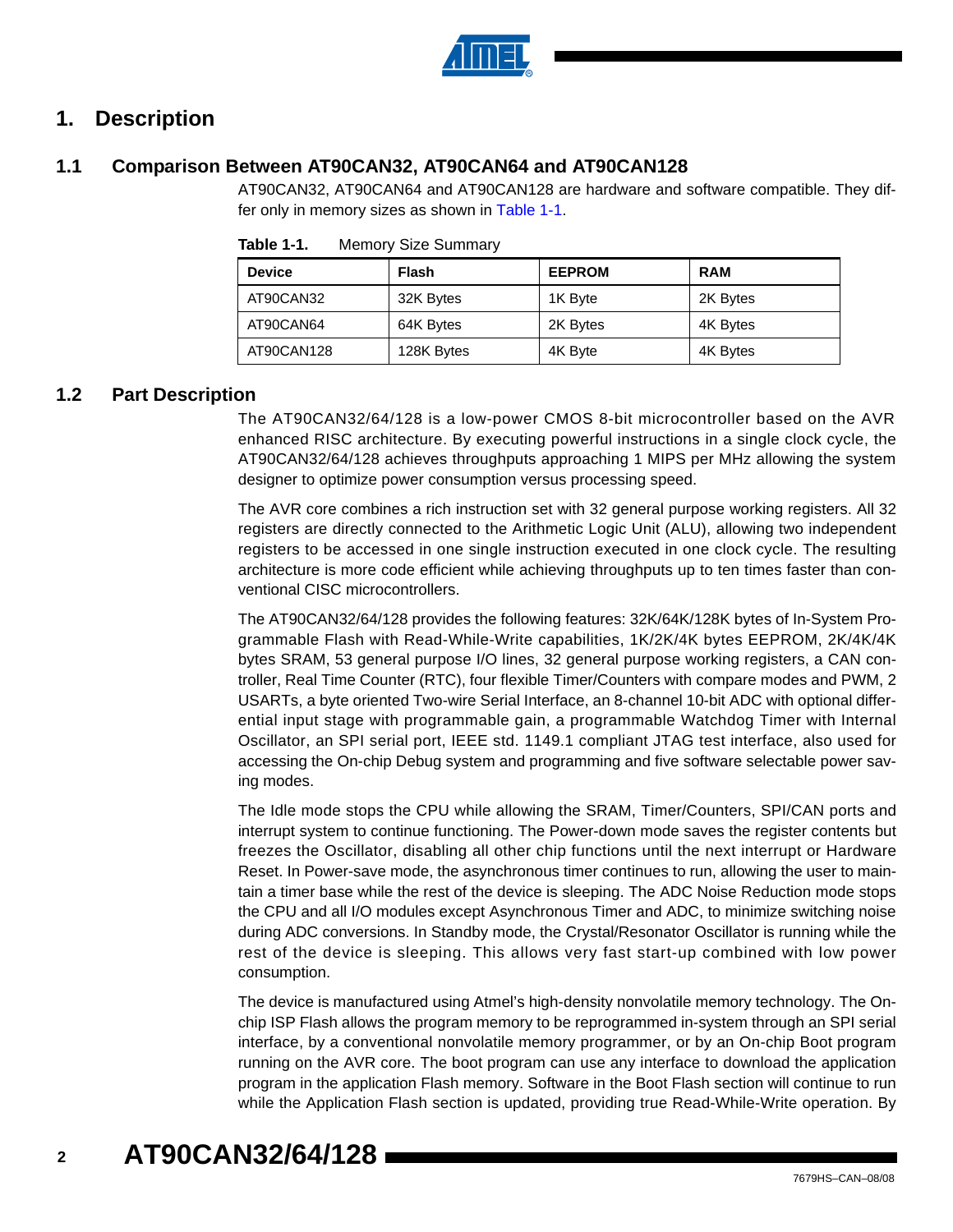combining an 8-bit RISC CPU with In-System Self-Programmable Flash on a monolithic chip, the Atmel AT90CAN32/64/128 is a powerful microcontroller that provides a highly flexible and cost effective solution to many embedded control applications.

The AT90CAN32/64/128 AVR is supported with a full suite of program and system development tools including: C compilers, macro assemblers, program debugger/simulators, in-circuit emulators, and evaluation kits.

### **1.3 Disclaimer**

Typical values contained in this datasheet are based on simulations and characterization of other AVR microcontrollers manufactured on the same process technology. Min and Max values will be available after the device is characterized.

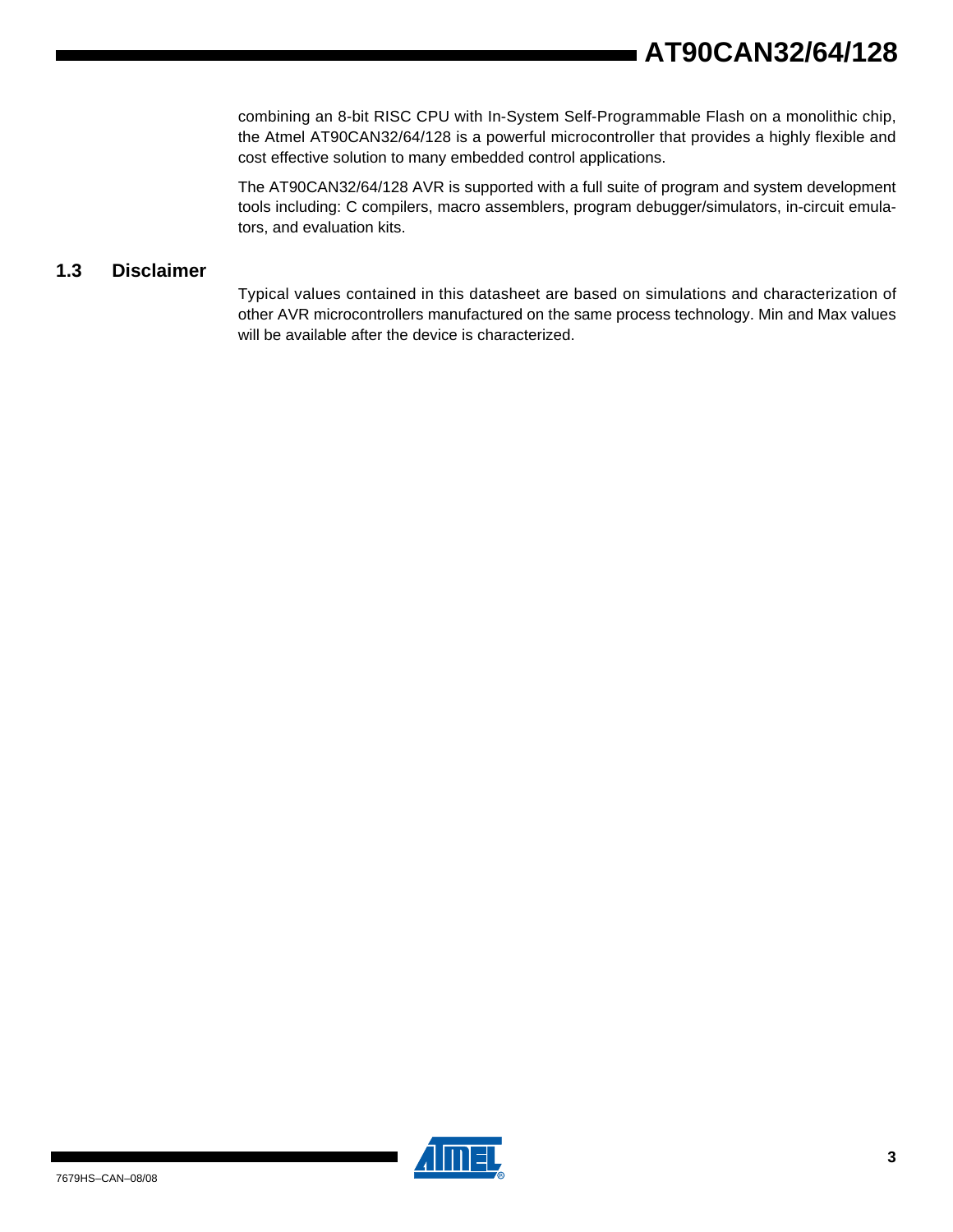

### **1.4 Block Diagram**

### **Figure 1-1.** Block Diagram

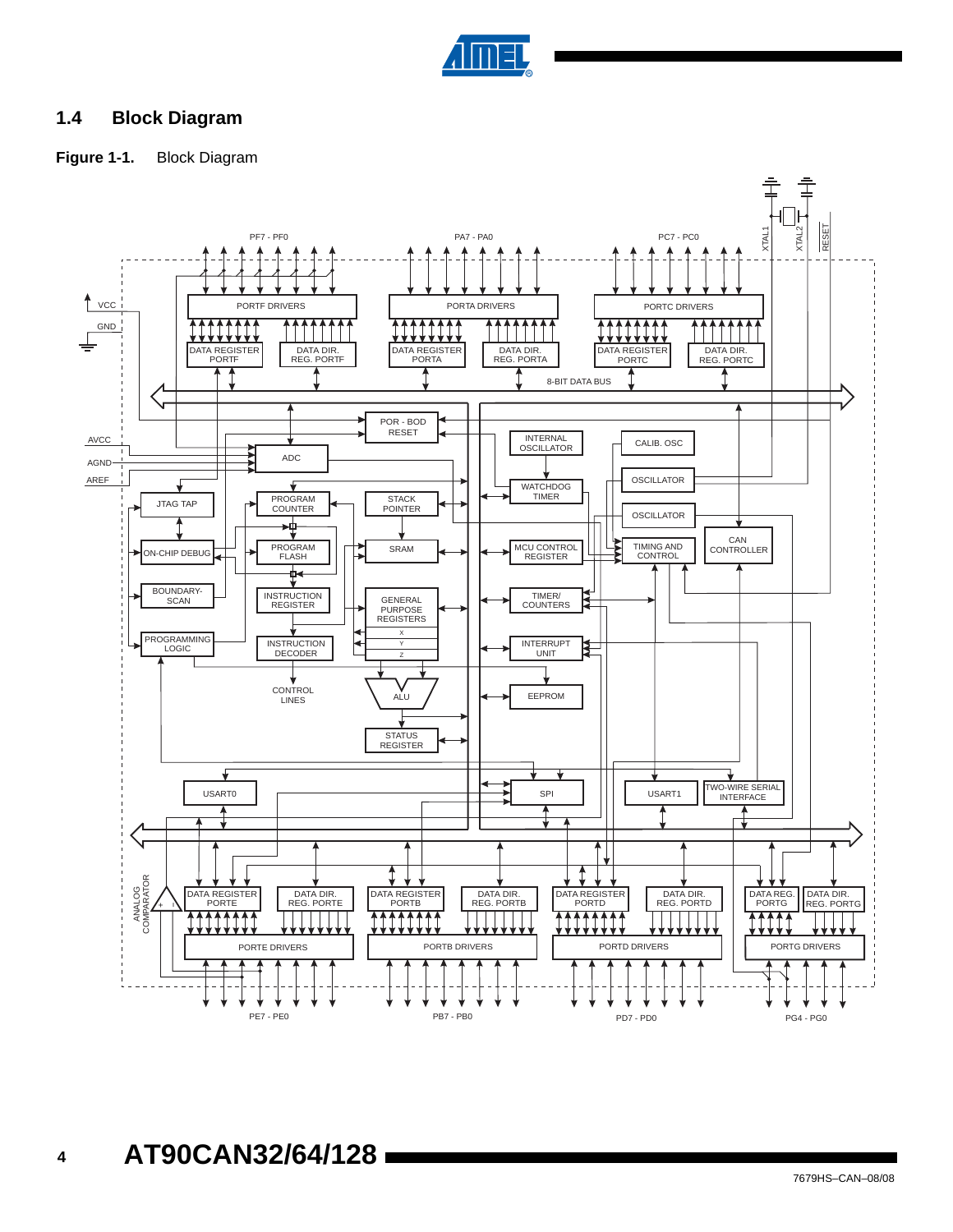## **1.5 Pin Configurations**



 $(2)$ Timer<sub>2</sub> Oscillator

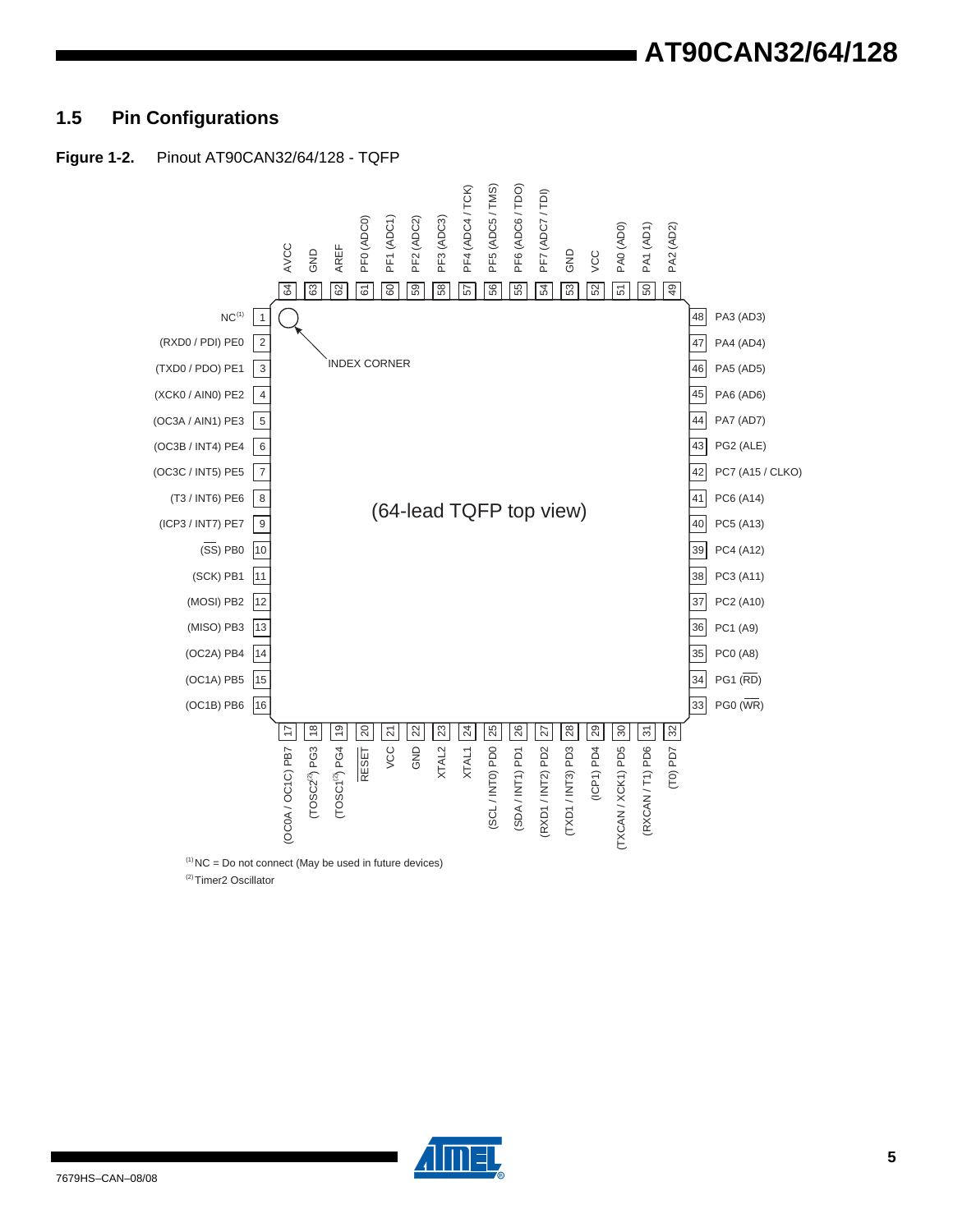

#### **Figure 1-3.** Pinout AT90CAN32/64/128 - QFN



 $(1)$  NC = Do not connect (May be used in future devices) <sup>(2)</sup>Timer2 Oscillator

Note: The large center pad underneath the QFN package is made of metal and internally connected to GND. It should be soldered or glued to the board to ensure good mechanical stability. If the center pad is left unconnected, the package might loosen from the board.

#### **1.6 Pin Descriptions**

**1.6.1 VCC**

Digital supply voltage.

**1.6.2 GND**

Ground.

#### **6 AT90CAN32/64/128**

7679HS–CAN–08/08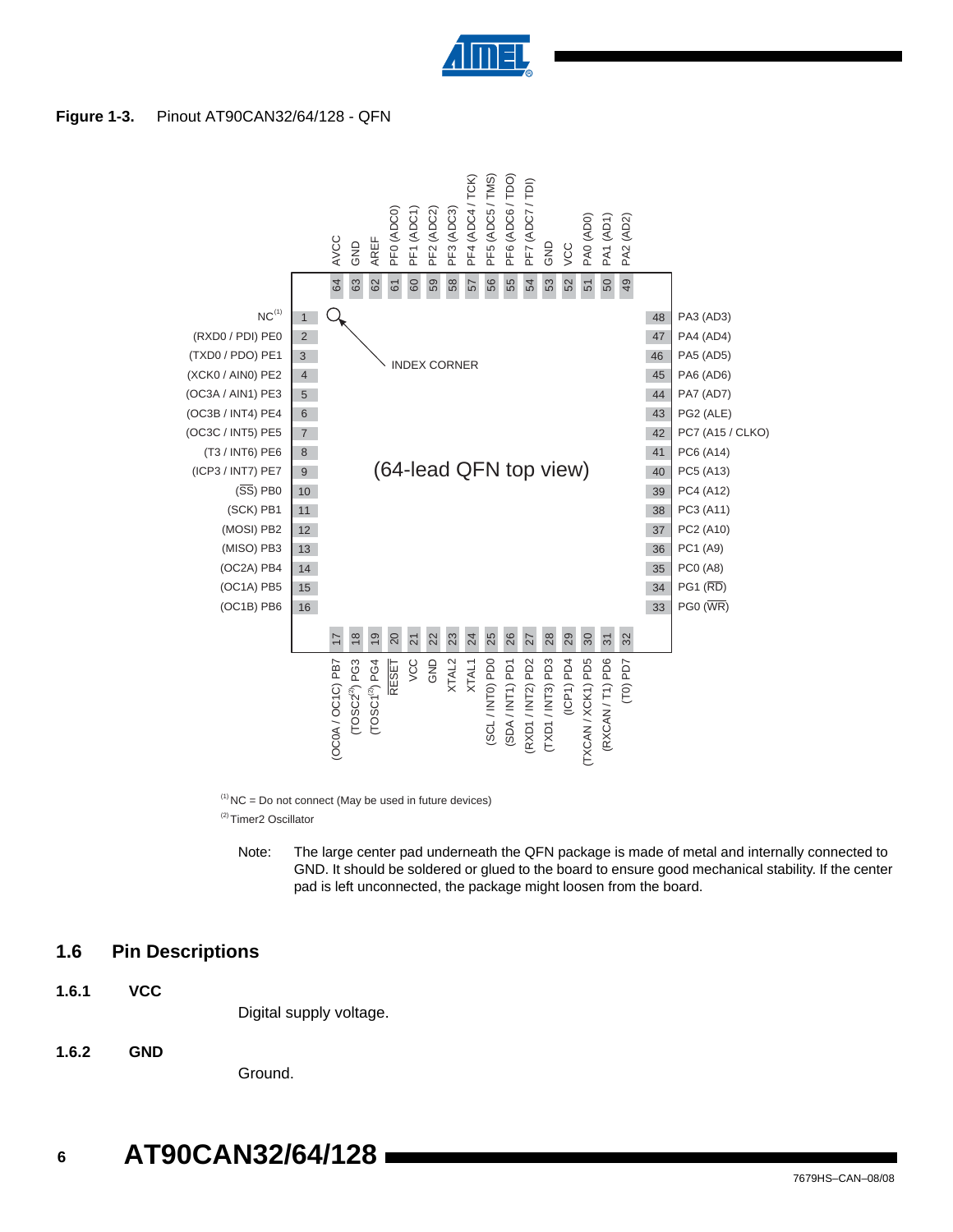#### **1.6.3 Port A (PA7..PA0)**

Port A is an 8-bit bi-directional I/O port with internal pull-up resistors (selected for each bit). The Port A output buffers have symmetrical drive characteristics with both high sink and source capability. As inputs, Port A pins that are externally pulled low will source current if the pull-up resistors are activated. The Port A pins are tri-stated when a reset condition becomes active, even if the clock is not running.

Port A also serves the functions of various special features of the AT90CAN32/64/128 as listed on page 74.

#### **1.6.4 Port B (PB7..PB0)**

Port B is an 8-bit bi-directional I/O port with internal pull-up resistors (selected for each bit). The Port B output buffers have symmetrical drive characteristics with both high sink and source capability. As inputs, Port B pins that are externally pulled low will source current if the pull-up resistors are activated. The Port B pins are tri-stated when a reset condition becomes active, even if the clock is not running.

Port B also serves the functions of various special features of the AT90CAN32/64/128 as listed on page 76.

#### **1.6.5 Port C (PC7..PC0)**

Port C is an 8-bit bi-directional I/O port with internal pull-up resistors (selected for each bit). The Port C output buffers have symmetrical drive characteristics with both high sink and source capability. As inputs, Port C pins that are externally pulled low will source current if the pull-up resistors are activated. The Port C pins are tri-stated when a reset condition becomes active, even if the clock is not running.

Port C also serves the functions of special features of the AT90CAN32/64/128 as listed on page 78.

#### **1.6.6 Port D (PD7..PD0)**

Port D is an 8-bit bi-directional I/O port with internal pull-up resistors (selected for each bit). The Port D output buffers have symmetrical drive characteristics with both high sink and source capability. As inputs, Port D pins that are externally pulled low will source current if the pull-up resistors are activated. The Port D pins are tri-stated when a reset condition becomes active, even if the clock is not running.

Port D also serves the functions of various special features of the AT90CAN32/64/128 as listed on page 80.

#### **1.6.7 Port E (PE7..PE0)**

Port E is an 8-bit bi-directional I/O port with internal pull-up resistors (selected for each bit). The Port E output buffers have symmetrical drive characteristics with both high sink and source capability. As inputs, Port E pins that are externally pulled low will source current if the pull-up resistors are activated. The Port E pins are tri-stated when a reset condition becomes active, even if the clock is not running.

Port E also serves the functions of various special features of the AT90CAN32/64/128 as listed on page 83.

#### **1.6.8 Port F (PF7..PF0)**

Port F serves as the analog inputs to the A/D Converter.

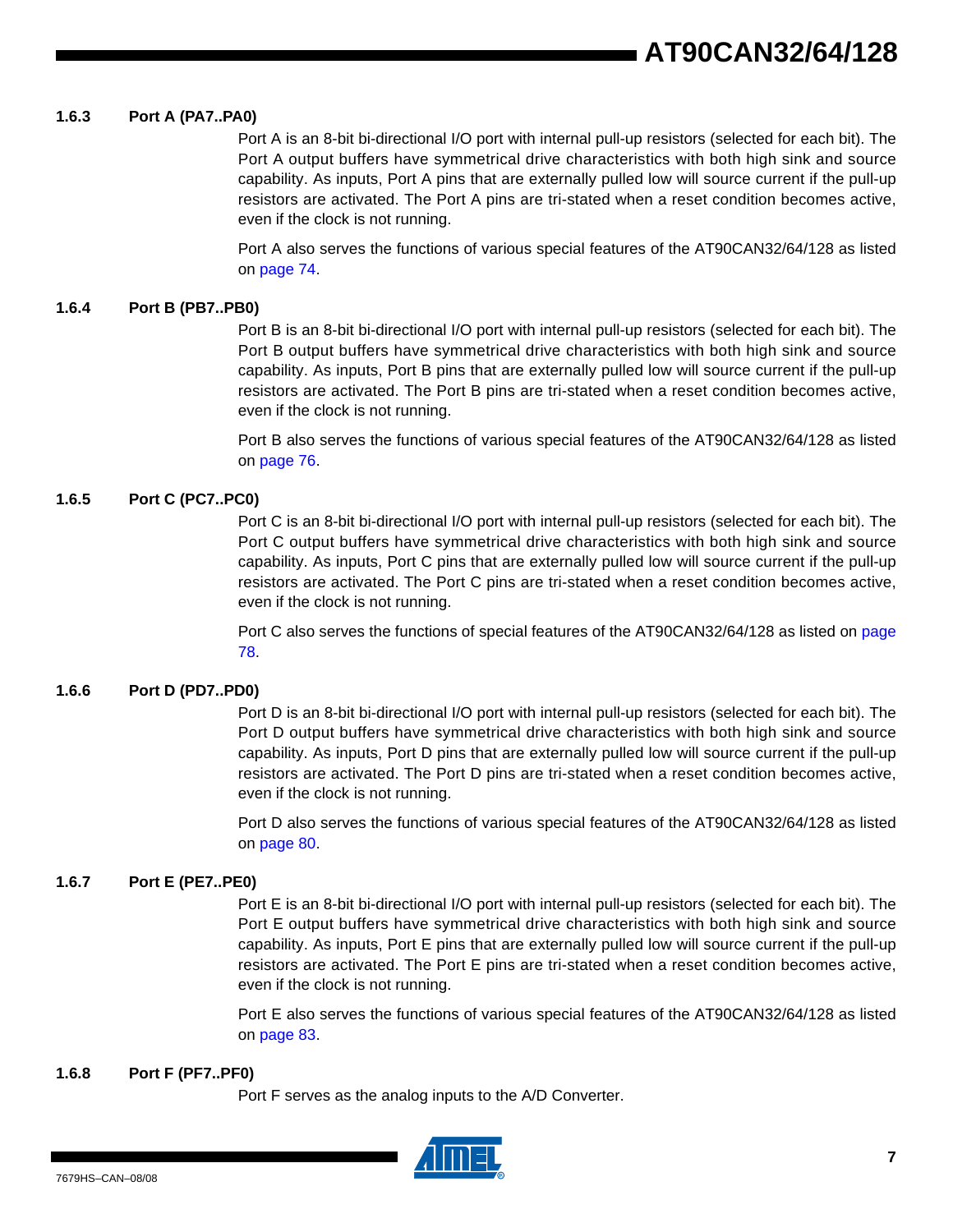

Port F also serves as an 8-bit bi-directional I/O port, if the A/D Converter is not used. Port pins can provide internal pull-up resistors (selected for each bit). The Port F output buffers have symmetrical drive characteristics with both high sink and source capability. As inputs, Port F pins that are externally pulled low will source current if the pull-up resistors are activated. The Port F pins are tri-stated when a reset condition becomes active, even if the clock is not running.

Port F also serves the functions of the JTAG interface. If the JTAG interface is enabled, the pullup resistors on pins PF7(TDI), PF5(TMS), and PF4(TCK) will be activated even if a reset occurs.

#### **1.6.9 Port G (PG4..PG0)**

Port G is a 5-bit I/O port with internal pull-up resistors (selected for each bit). The Port G output buffers have symmetrical drive characteristics with both high sink and source capability. As inputs, Port G pins that are externally pulled low will source current if the pull-up resistors are activated. The Port G pins are tri-stated when a reset condition becomes active, even if the clock is not running.

Port G also serves the functions of various special features of the AT90CAN32/64/128 as listed on page 88.

#### **1.6.10 RESET**

|        |                   | Reset input. A low level on this pin for longer than the minimum pulse length will generate a<br>reset. The minimum pulse length is given in characteristics. Shorter pulses are not guaranteed<br>to generate a reset. The I/O ports of the AVR are immediately reset to their initial state even if<br>the clock is not running. The clock is needed to reset the rest of the AT90CAN32/64/128. |
|--------|-------------------|---------------------------------------------------------------------------------------------------------------------------------------------------------------------------------------------------------------------------------------------------------------------------------------------------------------------------------------------------------------------------------------------------|
| 1.6.11 | XTAL1             |                                                                                                                                                                                                                                                                                                                                                                                                   |
|        |                   | Input to the inverting Oscillator amplifier and input to the internal clock operating circuit.                                                                                                                                                                                                                                                                                                    |
| 1.6.12 | XTAL <sub>2</sub> |                                                                                                                                                                                                                                                                                                                                                                                                   |
|        |                   | Output from the inverting Oscillator amplifier.                                                                                                                                                                                                                                                                                                                                                   |
| 1.6.13 | <b>AVCC</b>       |                                                                                                                                                                                                                                                                                                                                                                                                   |
|        |                   | AVCC is the supply voltage pin for the A/D Converter on Port F. It should be externally con-<br>nected to $V_{CC}$ , even if the ADC is not used. If the ADC is used, it should be connected to $V_{CC}$<br>through a low-pass filter.                                                                                                                                                            |
| 1.6.14 | <b>AREF</b>       |                                                                                                                                                                                                                                                                                                                                                                                                   |
|        |                   |                                                                                                                                                                                                                                                                                                                                                                                                   |

This is the analog reference pin for the A/D Converter.

### **2. About Code Examples**

This documentation contains simple code examples that briefly show how to use various parts of the device. These code examples assume that the part specific header file is included before compilation. Be aware that not all C compiler vendors include bit definitions in the header files and interrupt handling in C is compiler dependent. Please confirm with the C compiler documentation for more details.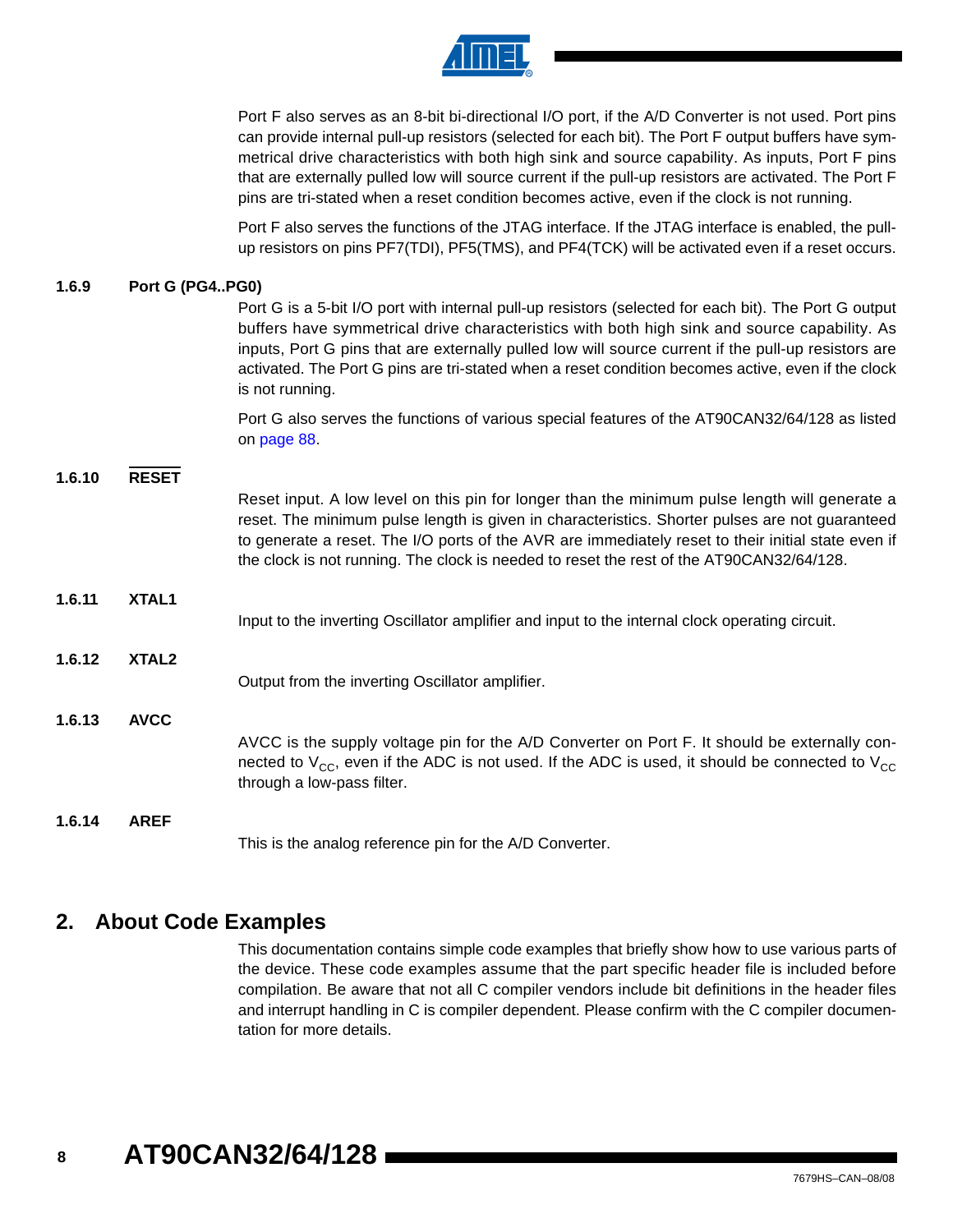# **3. Register Summary**

| Address          | Name                              | Bit 7                    | Bit 6                   | Bit 5                 | Bit 4                 | Bit 3                      | Bit 2                 | Bit 1                  | Bit 0                     | Page                 |
|------------------|-----------------------------------|--------------------------|-------------------------|-----------------------|-----------------------|----------------------------|-----------------------|------------------------|---------------------------|----------------------|
| (0xFF)           | Reserved                          |                          |                         |                       |                       |                            |                       |                        |                           |                      |
| (0xFE)           | Reserved                          |                          |                         |                       |                       |                            |                       |                        |                           |                      |
| (0xFD)           | Reserved                          |                          |                         |                       |                       |                            |                       |                        |                           |                      |
| (0xFC)           | <b>Reserved</b>                   |                          |                         |                       |                       |                            |                       |                        |                           |                      |
| (0xFB)           | Reserved                          |                          |                         |                       |                       |                            |                       |                        |                           |                      |
| (0xFA)           | <b>CANMSG</b>                     | MSG7                     | MSG 6                   | MSG <sub>5</sub>      | MSG 4                 | MSG <sub>3</sub>           | MSG <sub>2</sub>      | MSG <sub>1</sub>       | MSG <sub>0</sub>          | page 266             |
| (0xF9)<br>(0xF8) | <b>CANSTMH</b><br><b>CANSTML</b>  | TIMSTM15<br>TIMSTM7      | TIMSTM14<br>TIMSTM6     | TIMSTM13<br>TIMSTM5   | TIMSTM12<br>TIMSTM4   | TIMSTM11<br>TIMSTM3        | TIMSTM10<br>TIMSTM2   | TIMSTM9<br>TIMSTM1     | TIMSTM8<br><b>TIMSTM0</b> | page 266             |
| (0xF7)           | <b>CANIDM1</b>                    | IDMSK28                  | IDMSK27                 | IDMSK26               | IDMSK25               | IDMSK24                    | IDMSK23               | IDMSK22                | IDMSK21                   | page 266<br>page 265 |
| (0xF6)           | <b>CANIDM2</b>                    | IDMSK20                  | IDMSK19                 | IDMSK18               | IDMSK17               | IDMSK16                    | IDMSK15               | IDMSK14                | IDMSK13                   | page 265             |
| (0xF5)           | <b>CANIDM3</b>                    | IDMSK12                  | IDMSK11                 | IDMSK10               | IDMSK9                | IDMSK8                     | <b>IDMSK7</b>         | IDMSK6                 | IDMSK5                    | page 265             |
| (0xF4)           | <b>CANIDM4</b>                    | IDMSK4                   | IDMSK3                  | IDMSK2                | IDMSK1                | <b>IDMSK0</b>              | <b>RTRMSK</b>         |                        | <b>IDEMSK</b>             | page 265             |
| (0xF3)           | <b>CANIDT1</b>                    | IDT28                    | IDT27                   | IDT26                 | IDT25                 | IDT24                      | IDT23                 | IDT22                  | IDT21                     | page 263             |
| (0xF2)           | <b>CANIDT2</b>                    | IDT20                    | IDT19                   | IDT18                 | IDT17                 | IDT16                      | IDT15                 | IDT14                  | IDT13                     | page 263             |
| (0xF1)           | <b>CANIDT3</b>                    | IDT12                    | IDT11                   | IDT10                 | IDT9                  | IDT8                       | IDT7                  | IDT6                   | IDT5                      | page 263             |
| (0xF0)           | <b>CANIDT4</b>                    | IDT4                     | IDT3                    | IDT <sub>2</sub>      | IDT1                  | <b>IDTO</b>                | <b>RTRTAG</b>         | RB1TAG                 | <b>RB0TAG</b>             | page 263             |
| (0xEF)           | <b>CANCDMOB</b>                   | CONMOB1                  | CONMOB0                 | <b>RPLV</b>           | IDE                   | DLC <sub>3</sub>           | DLC <sub>2</sub>      | DLC1                   | DLC0                      | page 262             |
| (0xEE)<br>(0xED) | <b>CANSTMOB</b><br><b>CANPAGE</b> | <b>DLCW</b><br>MOBNB3    | <b>TXOK</b><br>MOBNB2   | <b>RXOK</b><br>MOBNB1 | <b>BERR</b><br>MOBNB0 | <b>SERR</b><br><b>AINC</b> | <b>CERR</b><br>INDX2  | <b>FERR</b><br>INDX1   | AERR<br>INDX0             | page 261<br>page 260 |
| (0xEC)           | <b>CANHPMOB</b>                   | HPMOB3                   | HPMOB2                  | HPMOB1                | HPMOB0                | CGP <sub>3</sub>           | CGP <sub>2</sub>      | CGP1                   | CGP <sub>0</sub>          | page 260             |
| (0xEB)           | <b>CANREC</b>                     | REC7                     | REC6                    | REC <sub>5</sub>      | REC4                  | REC <sub>3</sub>           | REC <sub>2</sub>      | REC1                   | REC <sub>0</sub>          | page 260             |
| (0xEA)           | <b>CANTEC</b>                     | TEC7                     | TEC6                    | TEC <sub>5</sub>      | TEC4                  | TEC <sub>3</sub>           | TEC <sub>2</sub>      | TEC1                   | <b>TEC0</b>               | page 260             |
| (0xE9)           | <b>CANTTCH</b>                    | TIMTTC15                 | TIMTTC14                | TIMTTC13              | TIMTTC12              | TIMTTC11                   | TIMTTC10              | TIMTTC9                | TIMTTC8                   | page 260             |
| (0xE8)           | CANTTCL                           | TIMTTC7                  | TIMTTC6                 | TIMTTC5               | TIMTTC4               | TIMTTC3                    | TIMTTC2               | TIMTTC1                | <b>TIMTTC0</b>            | page 260             |
| (0xE7)           | <b>CANTIMH</b>                    | CANTIM15                 | CANTIM14                | CANTIM13              | CANTIM12              | CANTIM11                   | CANTIM10              | CANTIM9                | CANTIM8                   | page 259             |
| (0xE6)           | CANTIML                           | CANTIM7                  | CANTIM6                 | CANTIM5<br>TPRSC5     | CANTIM4<br>TPRSC4     | CANTIM3                    | CANTIM2<br>TPRSC2     | CANTIM1                | <b>CANTIMO</b>            | page 259             |
| (0xE5)<br>(0xE4) | <b>CANTCON</b><br><b>CANBT3</b>   | TPRSC7                   | TPRSC6<br>PHS22         | PHS21                 | <b>PHS20</b>          | TPRSC3<br><b>PHS12</b>     | PHS11                 | TRPSC1<br><b>PHS10</b> | TPRSC0<br><b>SMP</b>      | page 259<br>page 258 |
| (0xE3)           | <b>CANBT2</b>                     |                          | SJW1                    | SJW0                  |                       | PRS <sub>2</sub>           | PRS1                  | PRS <sub>0</sub>       | $\overline{\phantom{a}}$  | page 258             |
| (0xE2)           | CANBT1                            | $\overline{\phantom{a}}$ | BRP5                    | BRP4                  | BRP3                  | BRP <sub>2</sub>           | BRP1                  | BRP <sub>0</sub>       | $\overline{\phantom{a}}$  | page 257             |
| (0xE1)           | <b>CANSIT1</b>                    | $\overline{\phantom{a}}$ | <b>SIT14</b>            | <b>SIT13</b>          | <b>SIT12</b>          | <b>SIT11</b>               | <b>SIT10</b>          | SIT9                   | SIT <sub>8</sub>          | page 257             |
| (0xE0)           | <b>CANSIT2</b>                    | SIT7                     | SIT <sub>6</sub>        | SIT <sub>5</sub>      | SIT4                  | SIT <sub>3</sub>           | SIT <sub>2</sub>      | SIT <sub>1</sub>       | <b>SITO</b>               | page 257             |
| (0xDF)           | <b>CANIE1</b>                     |                          | IEMOB14                 | IEMOB13               | IEMOB12               | IEMOB11                    | IEMOB10               | IEMOB9                 | IEMOB8                    | page 257             |
| (0xDE)           | <b>CANIE2</b>                     | <b>IEMOB7</b>            | IEMOB6                  | IEMOB5                | IEMOB4                | IEMOB3                     | IEMOB2                | IEMOB1                 | IEMOB0                    | page 257             |
| (0xDD)           | <b>CANEN1</b>                     |                          | ENMOB14                 | ENMOB13               | ENMOB12               | ENMOB11                    | ENMOB10               | ENMOB9                 | ENMOB8                    | page 256             |
| (0xDC)<br>(0xDB) | <b>CANEN2</b><br>CANGIE           | ENMOB7<br>ENIT           | ENMOB6<br><b>ENBOFF</b> | ENMOB5<br><b>ENRX</b> | ENMOB4<br><b>ENTX</b> | ENMOB3<br><b>ENERR</b>     | ENMOB2<br><b>ENBX</b> | ENMOB1<br><b>ENERG</b> | ENMOB0<br><b>ENOVRT</b>   | page 256<br>page 255 |
| (0xDA)           | <b>CANGIT</b>                     | CANIT                    | <b>BOFFIT</b>           | <b>OVRTIM</b>         | <b>BXOK</b>           | <b>SERG</b>                | CERG                  | <b>FERG</b>            | AERG                      | page 254             |
| (0xD9)           | <b>CANGSTA</b>                    |                          | <b>OVRG</b>             |                       | <b>TXBSY</b>          | <b>RXBSY</b>               | <b>ENFG</b>           | <b>BOFF</b>            | <b>ERRP</b>               | page 253             |
| (0xD8)           | <b>CANGCON</b>                    | <b>ABRQ</b>              | <b>OVRQ</b>             | <b>TTC</b>            | <b>SYNTTC</b>         | <b>LISTEN</b>              | <b>TEST</b>           | <b>ENA/STB</b>         | <b>SWRES</b>              | page 252             |
| (0xD7)           | Reserved                          |                          |                         |                       |                       |                            |                       |                        |                           |                      |
| (0xD6)           | Reserved                          |                          |                         |                       |                       |                            |                       |                        |                           |                      |
| (0xD5)           | Reserved                          |                          |                         |                       |                       |                            |                       |                        |                           |                      |
| (0xD4)           | Reserved<br>Reserved              |                          |                         |                       |                       |                            |                       |                        |                           |                      |
| (0xD3)<br>(0xD2) | Reserved                          |                          |                         |                       |                       |                            |                       |                        |                           |                      |
| (0xD1)           | Reserved                          |                          |                         |                       |                       |                            |                       |                        |                           |                      |
| (0xD0)           | Reserved                          |                          |                         |                       |                       |                            |                       |                        |                           |                      |
| (0xCF)           | Reserved                          |                          |                         |                       |                       |                            |                       |                        |                           |                      |
| (0xCE)           | UDR1                              | UDR17                    | UDR <sub>16</sub>       | <b>UDR15</b>          | UDR <sub>14</sub>     | UDR13                      | UDR12                 | UDR11                  | UDR <sub>10</sub>         | page 195             |
| (0xCD)           | UBRR1H                            |                          | $\bar{ }$               |                       |                       | <b>UBRR111</b>             | <b>UBRR110</b>        | UBRR19                 | UBRR18                    | page 199             |
| (0xCC)           | UBRR1L                            | UBRR17                   | UBRR16                  | UBRR15                | UBRR14                | UBRR13                     | UBRR12                | UBRR11                 | UBRR10                    | page 199             |
| (0xCB)<br>(0xCA) | Reserved<br>UCSR1C                |                          | UMSEL1                  | <b>UPM11</b>          | <b>UPM10</b>          | USBS1                      | UCSZ11                | UCSZ10                 | UCPOL1                    | page 198             |
| (0xC9)           | UCSR1B                            | RXCIE1                   | TXCIE1                  | UDRIE1                | RXEN1                 | TXEN1                      | UCSZ12                | RXB81                  | TXB81                     | page 197             |
| (0xC8)           | UCSR1A                            | RXC1                     | TXC1                    | UDRE1                 | FE <sub>1</sub>       | DOR <sub>1</sub>           | UPE1                  | U2X1                   | MPCM1                     | page 195             |
| (0xC7)           | Reserved                          |                          |                         |                       |                       |                            |                       |                        |                           |                      |
| (0xC6)           | <b>UDR0</b>                       | UDR07                    | UDR06                   | UDR05                 | UDR04                 | UDR03                      | UDR02                 | UDR01                  | UDR00                     | page 195             |
| (0xC5)           | <b>UBRR0H</b>                     |                          |                         |                       |                       | UBRR011                    | UBRR010               | UBRR09                 | UBRR08                    | page 199             |
| (0xC4)           | <b>UBRR0L</b>                     | UBRR07                   | UBRR06                  | UBRR05                | UBRR04                | UBRR03                     | UBRR02                | UBRR01                 | UBRR00                    | page 199             |
| (0xC3)<br>(0xC2) | Reserved<br><b>UCSR0C</b>         |                          | <b>UMSEL0</b>           | UPM01                 | UPM00                 | USBS0                      | UCSZ01                | UCSZ00                 | UCPOL <sub>0</sub>        |                      |
| (0xC1)           | <b>UCSR0B</b>                     | <b>RXCIE0</b>            | <b>TXCIE0</b>           | <b>UDRIE0</b>         | RXEN <sub>0</sub>     | <b>TXEN0</b>               | UCSZ02                | <b>RXB80</b>           | <b>TXB80</b>              | page 197<br>page 196 |
| (0xC0)           | <b>UCSR0A</b>                     | RXC <sub>0</sub>         | <b>TXC0</b>             | <b>UDRE0</b>          | FE0                   | DOR <sub>0</sub>           | UPE <sub>0</sub>      | U2X0                   | <b>MPCM0</b>              | page 195             |
| (0xBF)           | Reserved                          |                          |                         |                       |                       |                            |                       |                        |                           |                      |

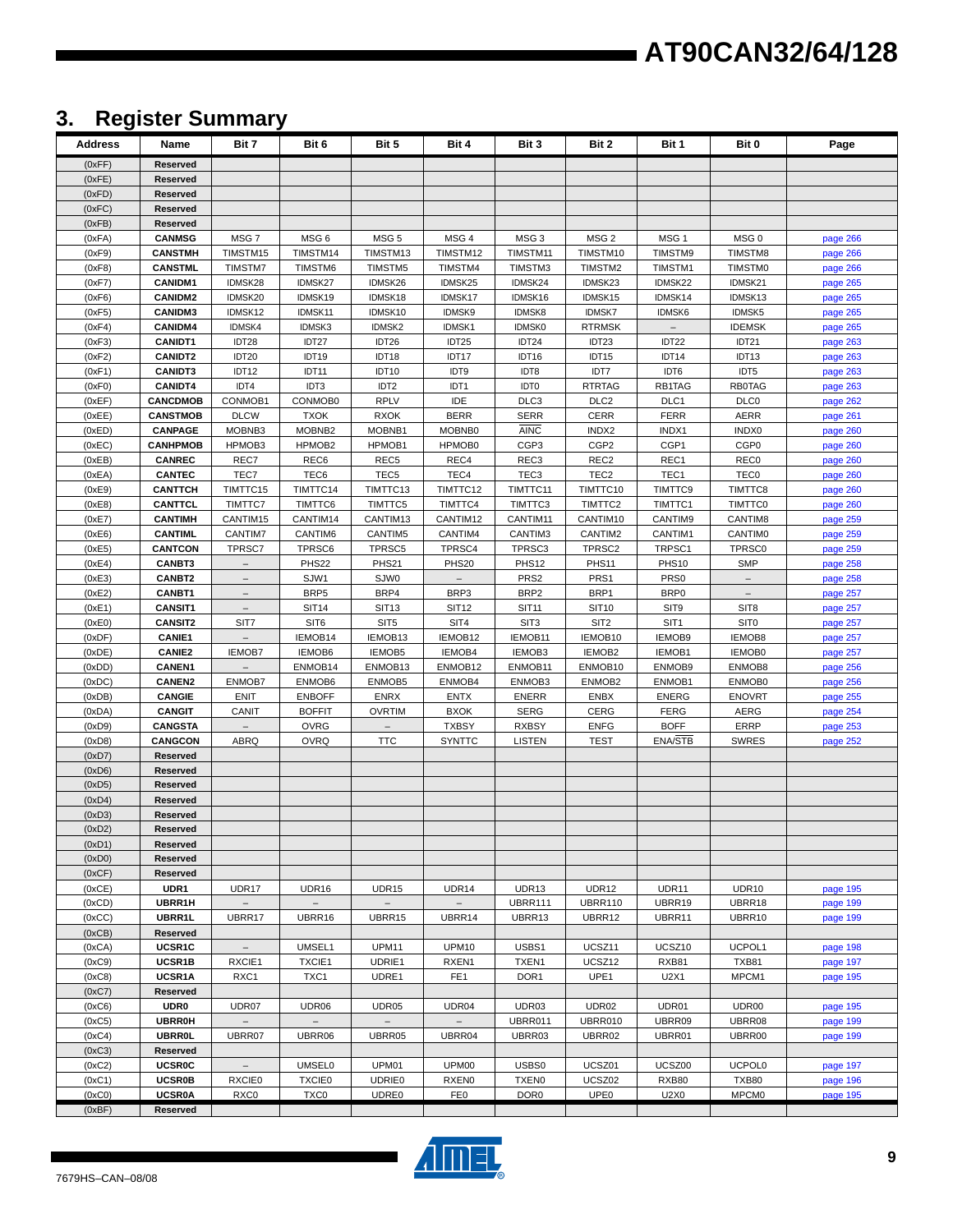| <b>Address</b>   | Name                          | Bit 7                    | Bit 6                    | Bit 5                    | Bit 4                    | Bit 3                           | Bit 2                              | Bit 1                    | Bit 0                      | Page                 |
|------------------|-------------------------------|--------------------------|--------------------------|--------------------------|--------------------------|---------------------------------|------------------------------------|--------------------------|----------------------------|----------------------|
| (0xBE)           | Reserved                      |                          |                          |                          |                          |                                 |                                    |                          |                            |                      |
| (0xBD)           | Reserved                      |                          |                          |                          |                          |                                 |                                    |                          |                            |                      |
| (0xBC)           | <b>TWCR</b>                   | <b>TWINT</b>             | <b>TWEA</b>              | <b>TWSTA</b>             | <b>TWSTO</b>             | <b>TWWC</b>                     | <b>TWEN</b>                        | $\overline{\phantom{a}}$ | <b>TWIE</b>                | page 212             |
| (0xBB)           | <b>TWDR</b>                   | TWDR7                    | TWDR6                    | TWDR5                    | TWDR4                    | TWDR3                           | TWDR2                              | TWDR1                    | TWDR0                      | page 214             |
| (0xBA)           | <b>TWAR</b>                   | TWAR6                    | TWAR5                    | TWAR4                    | TWAR3                    | TWAR2                           | TWAR1                              | TWAR0                    | <b>TWGCE</b>               | page 214             |
| (0xB9)<br>(0xB8) | <b>TWSR</b><br><b>TWBR</b>    | TWS7<br>TWBR7            | TWS6<br>TWBR6            | TWS5<br>TWBR5            | TWS4<br>TWBR4            | TWS3<br>TWBR3                   | TWBR2                              | TWPS1<br>TWBR1           | TWPS0<br>TWBR0             | page 213             |
| (0xB7)           | Reserved                      |                          |                          |                          |                          |                                 |                                    |                          |                            | page 212             |
| (0xB6)           | <b>ASSR</b>                   | $\overline{\phantom{m}}$ | $\overline{\phantom{a}}$ | $\overline{\phantom{m}}$ | <b>EXCLK</b>             | AS <sub>2</sub>                 | TCN2UB                             | OCR2UB                   | TCR2UB                     | page 160             |
| (0xB5)           | Reserved                      |                          |                          |                          |                          |                                 |                                    |                          |                            |                      |
| (0xB4)           | Reserved                      |                          |                          |                          |                          |                                 |                                    |                          |                            |                      |
| (0xB3)           | OCR <sub>2</sub> A            | OCR2A7                   | OCR2A6                   | OCR2A5                   | OCR2A4                   | OCR2A3                          | OCR2A2                             | OCR2A1                   | OCR2A0                     | page 159             |
| (0xB2)           | TCNT <sub>2</sub>             | TCNT27                   | TCNT26                   | TCNT25                   | TCNT24                   | TCNT23                          | TCNT22                             | TCNT21                   | TCNT20                     | page 159             |
| (0xB1)           | Reserved                      |                          |                          |                          |                          |                                 |                                    |                          |                            |                      |
| (0xB0)           | TCCR2A                        | FOC2A                    | WGM20                    | COM2A1                   | COM2A0                   | WGM21                           | <b>CS22</b>                        | CS21                     | <b>CS20</b>                | page 164             |
| (0xAF)           | Reserved                      |                          |                          |                          |                          |                                 |                                    |                          |                            |                      |
| (0xAE)<br>(0xAD) | Reserved<br>Reserved          |                          |                          |                          |                          |                                 |                                    |                          |                            |                      |
| (0xAC)           | Reserved                      |                          |                          |                          |                          |                                 |                                    |                          |                            |                      |
| (0xAB)           | Reserved                      |                          |                          |                          |                          |                                 |                                    |                          |                            |                      |
| (0xAA)           | Reserved                      |                          |                          |                          |                          |                                 |                                    |                          |                            |                      |
| (0xA9)           | Reserved                      |                          |                          |                          |                          |                                 |                                    |                          |                            |                      |
| (0xA8)           | Reserved                      |                          |                          |                          |                          |                                 |                                    |                          |                            |                      |
| (0xA7)           | Reserved                      |                          |                          |                          |                          |                                 |                                    |                          |                            |                      |
| (0xA6)           | Reserved                      |                          |                          |                          |                          |                                 |                                    |                          |                            |                      |
| (0xA5)           | Reserved                      |                          |                          |                          |                          |                                 |                                    |                          |                            |                      |
| (0xA4)<br>(0xA3) | Reserved<br>Reserved          |                          |                          |                          |                          |                                 |                                    |                          |                            |                      |
| (0xA2)           | Reserved                      |                          |                          |                          |                          |                                 |                                    |                          |                            |                      |
| (0xA1)           | Reserved                      |                          |                          |                          |                          |                                 |                                    |                          |                            |                      |
| (0xA0)           | Reserved                      |                          |                          |                          |                          |                                 |                                    |                          |                            |                      |
| (0x9F)           | Reserved                      |                          |                          |                          |                          |                                 |                                    |                          |                            |                      |
| (0x9E)           | Reserved                      |                          |                          |                          |                          |                                 |                                    |                          |                            |                      |
| (0x9D)           | OCR3CH                        | OCR3C15                  | OCR3C14                  | OCR3C13                  | OCR3C12                  | OCR3C11                         | OCR3C10                            | OCR3C9                   | OCR3C8                     | page 141             |
| (0x9C)           | OCR3CL                        | OCR3C7                   | OCR3C6                   | OCR3C5                   | OCR3C4                   | OCR3C3                          | OCR3C2                             | OCR3C1                   | OCR3C0                     | page 141             |
| (0x9B)           | OCR3BH                        | OCR3B15                  | OCR3B14                  | OCR3B13                  | OCR3B12                  | OCR3B11                         | OCR3B10<br>OCR3B2                  | OCR3B9                   | OCR3B8                     | page 141             |
| (0x9A)<br>(0x99) | OCR3BL<br>OCR3AH              | OCR3B7<br>OCR3A15        | OCR3B6<br>OCR3A14        | OCR3B5<br>OCR3A13        | OCR3B4<br>OCR3A12        | OCR3B3<br>OCR3A11               | OCR3A10                            | OCR3B1<br>OCR3A9         | OCR3B0<br>OCR3A8           | page 141<br>page 141 |
| (0x98)           | OCR3AL                        | OCR3A7                   | OCR3A6                   | OCR3A5                   | OCR3A4                   | OCR3A3                          | OCR3A2                             | OCR3A1                   | OCR3A0                     | page 141             |
| (0x97)           | ICR3H                         | <b>ICR315</b>            | <b>ICR314</b>            | <b>ICR313</b>            | <b>ICR312</b>            | <b>ICR311</b>                   | <b>ICR310</b>                      | ICR39                    | ICR38                      | page 142             |
| (0x96)           | ICR3L                         | ICR37                    | ICR36                    | ICR35                    | ICR34                    | ICR33                           | ICR32                              | ICR31                    | ICR30                      | page 142             |
| (0x95)           | <b>TCNT3H</b>                 | <b>TCNT315</b>           | <b>TCNT314</b>           | <b>TCNT313</b>           | <b>TCNT312</b>           | <b>TCNT311</b>                  | <b>TCNT310</b>                     | TCNT39                   | TCNT38                     | page 140             |
| (0x94)           | <b>TCNT3L</b>                 | TCNT37                   | TCNT36                   | TCNT35                   | TCNT34                   | TCNT33                          | TCNT32                             | TCNT31                   | TCNT30                     | page 140             |
| (0x93)           | Reserved                      |                          |                          |                          |                          |                                 |                                    |                          |                            |                      |
| (0x92)           | TCCR3C<br>TCCR3B              | FOC3A<br>ICNC3           | FOC3B                    | FOC3C                    |                          |                                 |                                    |                          |                            | page 140             |
| (0x91)           | TCCR3A                        | COM3A1                   | ICES3<br>COM3A0          |                          | WGM33<br>COM3B0          | WGM32<br>COM3C1                 | CS32<br>COM3C0                     | CS31<br>WGM31            | CS30                       | page 138             |
| (0x90)<br>(0x8F) | Reserved                      |                          |                          | COM3B1                   |                          |                                 |                                    |                          | WGM30                      | page 135             |
| (0x8E)           | Reserved                      |                          |                          |                          |                          |                                 |                                    |                          |                            |                      |
| (0x8D)           | OCR1CH                        | OCR1C15                  | OCR1C14                  | OCR1C13                  | OCR1C12                  | OCR1C11                         | OCR1C10                            | OCR1C9                   | OCR1C8                     | page 141             |
| (0x8C)           | OCR1CL                        | OCR1C7                   | OCR1C6                   | OCR1C5                   | OCR1C4                   | OCR1C3                          | OCR1C2                             | OCR1C1                   | OCR1C0                     | page 141             |
| (0x8B)           | OCR1BH                        | OCR1B15                  | OCR1B14                  | OCR1B13                  | OCR1B12                  | OCR1B11                         | OCR1B10                            | OCR1B9                   | OCR1B8                     | page 141             |
| (0x8A)           | OCR1BL                        | OCR1B7                   | OCR1B6                   | OCR1B5                   | OCR1B4                   | OCR1B3                          | OCR1B2                             | OCR1B1                   | OCR1B0                     | page 141             |
| (0x89)           | OCR1AH                        | OCR1A15                  | OCR1A14                  | OCR1A13                  | OCR1A12                  | OCR1A11                         | OCR1A10                            | OCR1A9                   | OCR1A8                     | page 141             |
| (0x88)           | OCR1AL                        | OCR1A7                   | OCR1A6                   | OCR1A5                   | OCR1A4                   | OCR1A3                          | OCR1A2                             | OCR1A1                   | OCR1A0                     | page 141             |
| (0x87)<br>(0x86) | ICR1H<br>ICR1L                | <b>ICR115</b><br>ICR17   | <b>ICR114</b><br>ICR16   | <b>ICR113</b><br>ICR15   | <b>ICR112</b><br>ICR14   | <b>ICR111</b><br>ICR13          | <b>ICR110</b><br>ICR <sub>12</sub> | ICR19<br>ICR11           | ICR18<br>ICR <sub>10</sub> | page 142<br>page 142 |
| (0x85)           | TCNT1H                        | <b>TCNT115</b>           | <b>TCNT114</b>           | <b>TCNT113</b>           | <b>TCNT112</b>           | <b>TCNT111</b>                  | <b>TCNT110</b>                     | TCNT19                   | TCNT18                     | page 140             |
| (0x84)           | <b>TCNT1L</b>                 | TCNT17                   | TCNT <sub>16</sub>       | TCNT15                   | TCNT14                   | TCNT13                          | TCNT <sub>12</sub>                 | TCNT11                   | TCNT10                     | page 140             |
| (0x83)           | Reserved                      |                          |                          |                          |                          |                                 |                                    |                          |                            |                      |
| (0x82)           | TCCR1C                        | FOC <sub>1</sub> A       | FOC1B                    | FOC <sub>1</sub> C       | $\overline{\phantom{a}}$ | $\overline{\phantom{a}}$        | $\overline{\phantom{a}}$           | $\overline{\phantom{a}}$ | $-$                        | page 139             |
| (0x81)           | TCCR1B                        | ICNC1                    | ICES1                    | $\overline{\phantom{m}}$ | WGM13                    | WGM12                           | <b>CS12</b>                        | <b>CS11</b>              | <b>CS10</b>                | page 138             |
| (0x80)           | TCCR1A                        | COM1A1                   | COM1A0                   | COM1B1                   | COM1B0                   | COM <sub>1</sub> C <sub>1</sub> | COM <sub>1</sub> C <sub>0</sub>    | WGM11                    | WGM10                      | page 135             |
| (0x7F)           | DIDR1                         | $\overline{\phantom{a}}$ | $\overline{\phantom{a}}$ | $\qquad \qquad -$        | $-$                      | $-$                             | $-$                                | AIN1D                    | <b>AINOD</b>               | page 272             |
| (0x7E)<br>(0x7D) | DIDR <sub>0</sub><br>Reserved | ADC7D                    | ADC6D                    | ADC5D                    | ADC4D                    | ADC3D                           | ADC <sub>2</sub> D                 | ADC <sub>1</sub> D       | <b>ADC0D</b>               | page 292             |

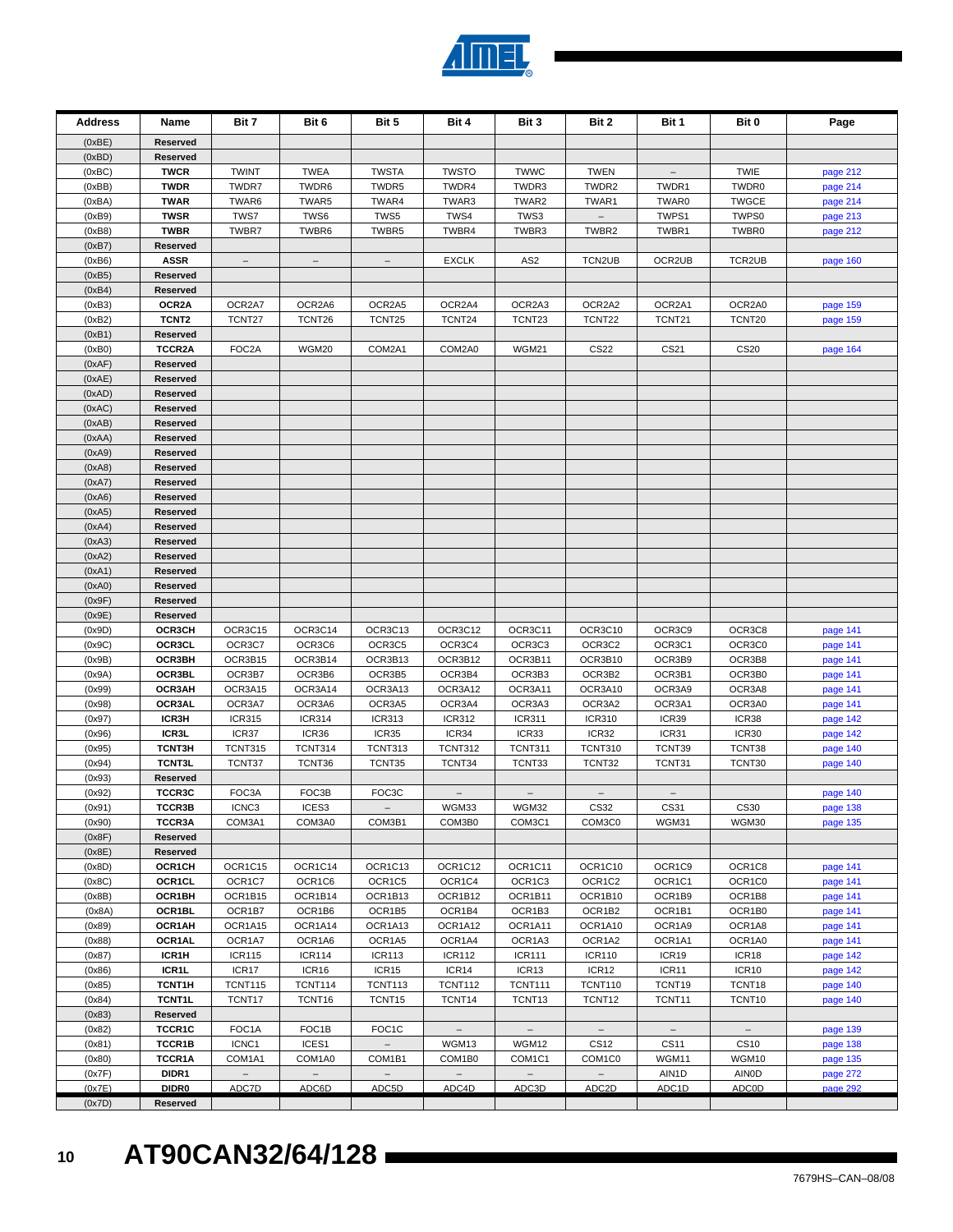| Address                    | Name                                 | Bit 7                             | Bit 6                                        | Bit 5                             | Bit 4                             | Bit 3                             | Bit 2                     | Bit 1                    | Bit 0                                 | Page                 |
|----------------------------|--------------------------------------|-----------------------------------|----------------------------------------------|-----------------------------------|-----------------------------------|-----------------------------------|---------------------------|--------------------------|---------------------------------------|----------------------|
| (0x7C)                     | <b>ADMUX</b>                         | REFS1                             | REFS0                                        | <b>ADLAR</b>                      | MUX4                              | MUX3                              | MUX2                      | MUX1                     | MUX0                                  | page 287             |
| (0x7B)                     | <b>ADCSRB</b>                        |                                   | <b>ACME</b>                                  |                                   |                                   |                                   | ADTS2                     | ADTS1                    | ADTS0                                 | page 291, 269        |
| (0x7A)                     | <b>ADCSRA</b>                        | <b>ADEN</b>                       | ADSC                                         | <b>ADATE</b>                      | <b>ADIF</b>                       | ADIE                              | ADPS2                     | ADPS1                    | ADPS0                                 | page 289             |
| (0x79)                     | <b>ADCH</b>                          | $-$ / ADC9                        | $-/$ ADC8                                    | $-$ / ADC7                        | $-$ / ADC6                        | $-$ / ADC5                        | $-/$ ADC4                 | ADC9 / ADC3              | ADC8 / ADC2                           | page 290             |
| (0x78)                     | <b>ADCL</b>                          | ADC7 / ADC1                       | ADC6 / ADC0                                  | ADC5 / -                          | $ADC4/ -$                         | ADC3/-                            | $ADC2/-$                  | ADC1 / -                 | ADC0/                                 | page 290             |
| (0x77)                     | Reserved                             |                                   |                                              |                                   |                                   |                                   |                           |                          |                                       |                      |
| (0x76)                     | Reserved                             |                                   |                                              |                                   |                                   |                                   |                           |                          |                                       |                      |
| (0x75)                     | <b>XMCRB</b><br><b>XMCRA</b>         | <b>XMBK</b><br><b>SRE</b>         | $\overline{\phantom{a}}$<br>SRL <sub>2</sub> | $\overline{\phantom{a}}$<br>SRL1  | $\overline{\phantom{a}}$<br>SRL0  | $\overline{\phantom{a}}$<br>SRW11 | XMM <sub>2</sub><br>SRW10 | XMM1<br>SRW01            | XMM0<br>SRW00                         | page 33              |
| (0x74)<br>(0x73)           | Reserved                             |                                   |                                              |                                   |                                   |                                   |                           |                          |                                       | page 32              |
| (0x72)                     | Reserved                             |                                   |                                              |                                   |                                   |                                   |                           |                          |                                       |                      |
| (0x71)                     | <b>TIMSK3</b>                        | $\equiv$                          | $\equiv$                                     | ICIE <sub>3</sub>                 |                                   | OCIE3C                            | OCIE3B                    | OCIE3A                   | TOIE <sub>3</sub>                     | page 142             |
| (0x70)                     | <b>TIMSK2</b>                        | $\overline{\phantom{m}}$          | $\overline{\phantom{a}}$                     | $\overline{\phantom{a}}$          | $\overline{\phantom{a}}$          |                                   |                           | OCIE2A                   | TOIE <sub>2</sub>                     | page 162             |
| (0x6F)                     | <b>TIMSK1</b>                        |                                   |                                              | ICIE1                             |                                   | OCIE1C                            | OCIE1B                    | OCIE1A                   | TOIE1                                 | page 142             |
| (0x6E)                     | <b>TIMSK0</b>                        | $\overline{\phantom{a}}$          | $\overline{\phantom{a}}$                     | $\overline{\phantom{a}}$          | $\overline{\phantom{m}}$          | $\overline{\phantom{a}}$          | $\equiv$                  | <b>OCIE0A</b>            | TOIE0                                 | page 112             |
| (0x6D)                     | Reserved                             |                                   |                                              |                                   |                                   |                                   |                           |                          |                                       |                      |
| (0x6C)                     | Reserved                             |                                   |                                              |                                   |                                   |                                   |                           |                          |                                       |                      |
| (0x6B)                     | Reserved                             |                                   |                                              |                                   |                                   |                                   |                           |                          |                                       |                      |
| (0x6A)                     | <b>EICRB</b>                         | ISC71                             | ISC70                                        | ISC61                             | ISC60                             | ISC <sub>51</sub>                 | <b>ISC50</b>              | ISC41                    | ISC40                                 | page 94              |
| (0x69)                     | <b>EICRA</b>                         | ISC31                             | ISC30                                        | ISC <sub>21</sub>                 | <b>ISC20</b>                      | ISC <sub>11</sub>                 | <b>ISC10</b>              | ISC01                    | ISC00                                 | page 93              |
| (0x68)                     | Reserved<br>Reserved                 |                                   |                                              |                                   |                                   |                                   |                           |                          |                                       |                      |
| (0x67)<br>(0x66)           | <b>OSCCAL</b>                        | $\overline{\phantom{m}}$          | CAL6                                         | CAL <sub>5</sub>                  | CAL4                              | CAL <sub>3</sub>                  | CAL <sub>2</sub>          | CAL <sub>1</sub>         | CALO                                  | page 42              |
| (0x65)                     | Reserved                             |                                   |                                              |                                   |                                   |                                   |                           |                          |                                       |                      |
| (0x64)                     | Reserved                             |                                   |                                              |                                   |                                   |                                   |                           |                          |                                       |                      |
| (0x63)                     | Reserved                             |                                   |                                              |                                   |                                   |                                   |                           |                          |                                       |                      |
| (0x62)                     | Reserved                             |                                   |                                              |                                   |                                   |                                   |                           |                          |                                       |                      |
| (0x61)                     | <b>CLKPR</b>                         | <b>CLKPCE</b>                     | $\overline{\phantom{m}}$                     | $\overline{\phantom{m}}$          | $\overline{\phantom{m}}$          | CLKPS3                            | CLKPS2                    | CLKPS1                   | CLKPS0                                | page 44              |
| (0x60)                     | <b>WDTCR</b>                         | $\equiv$                          | $\equiv$                                     | $\equiv$                          | <b>WDCE</b>                       | <b>WDE</b>                        | WDP2                      | WDP1                     | WDP0                                  | page 58              |
| 0x3F (0x5F)                | <b>SREG</b>                          | $\mathbf{I}$                      | T                                            | н                                 | S                                 | V                                 | N                         | Ζ                        | C                                     | page 11              |
| 0x3E (0x5E)                | <b>SPH</b>                           | <b>SP15</b>                       | <b>SP14</b>                                  | SP <sub>13</sub>                  | <b>SP12</b>                       | <b>SP11</b>                       | <b>SP10</b>               | SP <sub>9</sub>          | SP <sub>8</sub>                       | page 14              |
| 0x3D (0x5D)                | SPL                                  | SP7                               | SP <sub>6</sub>                              | SP <sub>5</sub>                   | SP <sub>4</sub>                   | SP <sub>3</sub>                   | SP <sub>2</sub>           | SP <sub>1</sub>          | SP <sub>0</sub>                       | page 14              |
| 0x3C (0x5C)                | Reserved                             |                                   |                                              |                                   |                                   |                                   |                           |                          |                                       |                      |
| 0x3B (0x5B)                | $RAMPZ^{(1)}$                        | $\overline{\phantom{m}}$          | $\overline{\phantom{0}}$                     | $\overline{\phantom{a}}$          | $-$                               | $-$                               | $\overline{\phantom{m}}$  | $\overline{\phantom{m}}$ | RAMPZ0                                | page 13              |
| 0x3A (0x5A)<br>0x39 (0x59) | Reserved<br>Reserved                 |                                   |                                              |                                   |                                   |                                   |                           |                          |                                       |                      |
| 0x38 (0x58)                | Reserved                             |                                   |                                              |                                   |                                   |                                   |                           |                          |                                       |                      |
| 0x37 (0x57)                | <b>SPMCSR</b>                        | <b>SPMIE</b>                      | <b>RWWSB</b>                                 |                                   | <b>RWWSRE</b>                     | <b>BLBSET</b>                     | <b>PGWRT</b>              | <b>PGERS</b>             | SPMEN                                 | page 326             |
| 0x36 (0x56)                | Reserved                             | $\overline{\phantom{a}}$          | $\overline{\phantom{0}}$                     | $\overline{\phantom{m}}$          |                                   | $\overline{\phantom{a}}$          | $\overline{\phantom{a}}$  | $\overline{\phantom{a}}$ | $\overline{\phantom{a}}$              |                      |
| 0x35 (0x55)                | <b>MCUCR</b>                         | JTD                               | $\overline{\phantom{m}}$                     | $\overline{\phantom{m}}$          | <b>PUD</b>                        | $\overline{\phantom{m}}$          | $\overline{\phantom{m}}$  | <b>IVSEL</b>             | <b>IVCE</b>                           | page 64, 73, 304     |
| 0x34 (0x54)                | <b>MCUSR</b>                         | $\equiv$                          | $\equiv$                                     | $\equiv$                          | JTRF                              | WDRF                              | <b>BORF</b>               | <b>EXTRF</b>             | <b>PORF</b>                           | page 56, 304         |
| 0x33 (0x53)                | <b>SMCR</b>                          | $\overline{\phantom{m}}$          | $\overline{\phantom{a}}$                     | $\overline{\phantom{a}}$          | $\overline{\phantom{a}}$          | SM <sub>2</sub>                   | SM <sub>1</sub>           | SM <sub>0</sub>          | SE                                    | page 46              |
| 0x32 (0x52)                | Reserved                             |                                   |                                              |                                   |                                   |                                   |                           |                          |                                       |                      |
| 0x31 (0x51)                | <b>OCDR</b>                          | IDRD/OCDR7                        | OCDR6                                        | OCDR5                             | OCDR4                             | OCDR3                             | OCDR2                     | OCDR1                    | OCDR <sub>0</sub>                     | page 299             |
| 0x30 (0x50)                | <b>ACSR</b>                          | <b>ACD</b>                        | ACBG                                         | ACO                               | ACI                               | <b>ACIE</b>                       | <b>ACIC</b>               | ACIS1                    | ACIS <sub>0</sub>                     | page 270             |
| 0x2F(0x4F)                 | Reserved                             |                                   |                                              |                                   |                                   |                                   |                           |                          |                                       |                      |
| 0x2E (0x4E)<br>0x2D (0x4D) | <b>SPDR</b><br><b>SPSR</b>           | SPD7<br>SPIF                      | SPD6<br><b>WCOL</b>                          | SPD <sub>5</sub>                  | SPD4                              | SPD3                              | SPD <sub>2</sub>          | SPD <sub>1</sub>         | SPD <sub>0</sub><br>SPI <sub>2X</sub> | page 175<br>page 175 |
| 0x2C (0x4C)                | <b>SPCR</b>                          | SPIE                              | <b>SPE</b>                                   | <b>DORD</b>                       | <b>MSTR</b>                       | <b>CPOL</b>                       | <b>CPHA</b>               | SPR <sub>1</sub>         | SPR <sub>0</sub>                      | page 173             |
| 0x2B (0x4B)                | GPIOR2                               | GPIOR27                           | GPIOR26                                      | GPIOR25                           | GPIOR24                           | GPIOR23                           | GPIOR22                   | GPIOR21                  | GPIOR20                               | page 36              |
| 0x2A (0x4A)                | GPIOR1                               | GPIOR17                           | GPIOR16                                      | GPIOR15                           | GPIOR14                           | GPIOR13                           | GPIOR12                   | GPIOR11                  | GPIOR10                               | page 36              |
| 0x29 (0x49)                | Reserved                             |                                   |                                              |                                   |                                   |                                   |                           |                          |                                       |                      |
| 0x28 (0x48)                | Reserved                             |                                   |                                              |                                   |                                   |                                   |                           |                          |                                       |                      |
| 0x27 (0x47)                | <b>OCR0A</b>                         | OCR0A7                            | OCR0A6                                       | OCR0A5                            | OCR0A4                            | OCR0A3                            | OCR0A2                    | OCR0A1                   | OCR0A0                                | page 112             |
| 0x26 (0x46)                | <b>TCNT0</b>                         | TCNT07                            | TCNT06                                       | TCNT05                            | TCNT04                            | TCNT03                            | TCNT02                    | TCNT01                   | TCNT00                                | page 111             |
| 0x25 (0x45)                | Reserved                             |                                   |                                              |                                   |                                   |                                   |                           |                          |                                       |                      |
| 0x24 (0x44)                | <b>TCCR0A</b>                        | FOC0A                             | WGM00                                        | COM0A1                            | COM0A0                            | WGM01                             | <b>CS02</b>               | <b>CS01</b>              | <b>CS00</b>                           | page 109             |
| 0x23 (0x43)                | <b>GTCCR</b>                         | TSM                               | $\overline{\phantom{0}}$                     | $\overline{\phantom{a}}$          | $\overline{\phantom{m}}$          | $\qquad \qquad -$                 | $\overline{\phantom{a}}$  | PSR <sub>2</sub>         | <b>PSR310</b>                         | page 98, 164         |
| 0x22 (0x42)<br>0x21 (0x41) | EEARH <sup>(2)</sup><br><b>EEARL</b> | $\overline{\phantom{0}}$<br>EEAR7 | $\overline{\phantom{a}}$<br>EEAR6            | $\overline{\phantom{a}}$<br>EEAR5 | $\overline{\phantom{a}}$<br>EEAR4 | EEAR11<br>EEAR3                   | EEAR10<br>EEAR2           | EEAR9<br>EEAR1           | EEAR8<br>EEAR0                        | page 22<br>page 22   |
| 0x20 (0x40)                | <b>EEDR</b>                          | EEDR7                             | EEDR6                                        | EEDR5                             | EEDR4                             | EEDR3                             | EEDR2                     | EEDR1                    | EEDR0                                 | page 23              |
| 0x1F (0x3F)                | <b>EECR</b>                          |                                   |                                              | $\overline{\phantom{a}}$          |                                   | EERIE                             | EEMWE                     | EEWE                     | EERE                                  | page 23              |
| 0x1E (0x3E)                | <b>GPIOR0</b>                        | GPIOR07                           | GPIOR06                                      | GPIOR05                           | GPIOR04                           | GPIOR03                           | GPIOR02                   | GPIOR01                  | GPIOR00                               | page 36              |
| 0x1D (0x3D)                | <b>EIMSK</b>                         | INT7                              | INT6                                         | INT <sub>5</sub>                  | INT4                              | INT <sub>3</sub>                  | INT <sub>2</sub>          | INT1                     | INT <sub>0</sub>                      | page 95              |
| 0x1C (0x3C)                | <b>EIFR</b>                          | <b>INTF7</b>                      | INTF6                                        | INTF5                             | INTF4                             | INTF <sub>3</sub>                 | INTF <sub>2</sub>         | INTF1                    | INTF <sub>0</sub>                     | page 95              |
| 0x1B (0x3B)                | Reserved                             |                                   |                                              |                                   |                                   |                                   |                           |                          |                                       |                      |



 $\blacksquare$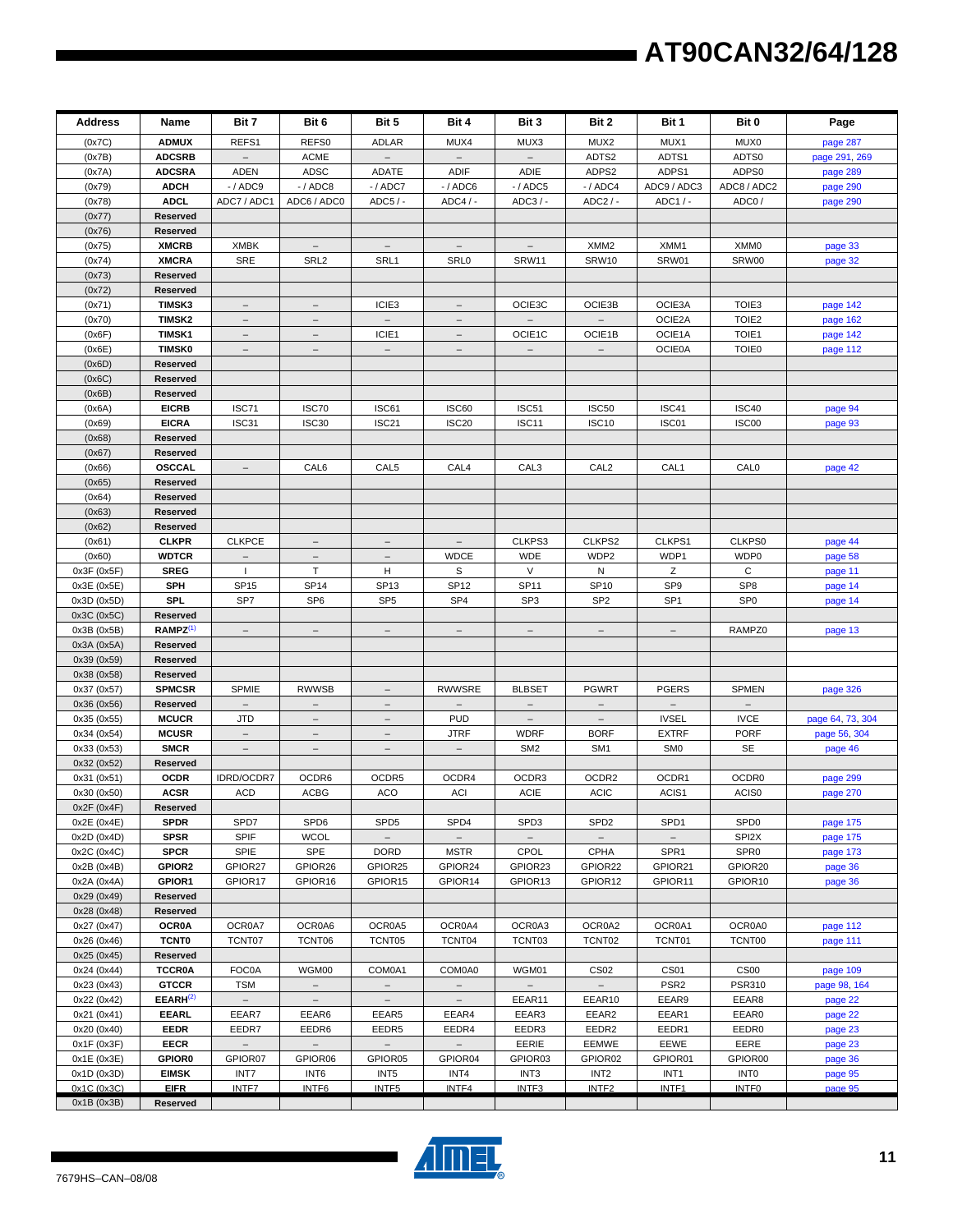

| Address     | Name              | Bit 7  | Bit 6             | Bit 5                    | Bit 4             | Bit 3                    | Bit 2              | Bit 1             | Bit 0             | Page     |
|-------------|-------------------|--------|-------------------|--------------------------|-------------------|--------------------------|--------------------|-------------------|-------------------|----------|
| 0x1A (0x3A) | Reserved          |        |                   |                          |                   |                          |                    |                   |                   |          |
| 0x19 (0x39) | <b>Reserved</b>   |        |                   |                          |                   |                          |                    |                   |                   |          |
| 0x18 (0x38) | TIFR3             | $-$    |                   | ICF <sub>3</sub>         |                   | OCF3C                    | OCF3B              | OCF3A             | TOV <sub>3</sub>  | page 143 |
| 0x17 (0x37) | TIFR <sub>2</sub> | $-$    | $-$               | $\overline{\phantom{m}}$ | $\qquad \qquad -$ | $-$                      |                    | OCF2A             | TOV <sub>2</sub>  | page 162 |
| 0x16 (0x36) | TIFR1             | $-$    | -                 | ICF1                     |                   | OCF1C                    | OCF1B              | OCF1A             | TOV <sub>1</sub>  | page 143 |
| 0x15 (0x35) | <b>TIFR0</b>      | -      | $\qquad \qquad -$ | $\qquad \qquad -$        | $\qquad \qquad -$ | $\overline{\phantom{0}}$ | $-$                | OCF0A             | TOV <sub>0</sub>  | page 112 |
| 0x14 (0x34) | <b>PORTG</b>      | $-$    | -                 | $-$                      | PORTG4            | PORTG3                   | PORTG2             | PORTG1            | PORTG0            | page 92  |
| 0x13 (0x33) | <b>DDRG</b>       | $-$    | -                 | $\qquad \qquad -$        | DDG4              | DDG3                     | DDG <sub>2</sub>   | DDG1              | DDG0              | page 92  |
| 0x12 (0x32) | <b>PING</b>       | $-$    | $-$               | $\qquad \qquad -$        | PING4             | PING3                    | PING <sub>2</sub>  | PING1             | PING <sub>0</sub> | page 92  |
| 0x11 (0x31) | <b>PORTF</b>      | PORTF7 | PORTF6            | PORTF5                   | PORTF4            | PORTF3                   | PORTF2             | PORTF1            | PORTF0            | page 91  |
| 0x10 (0x30) | <b>DDRF</b>       | DDF7   | DDF <sub>6</sub>  | DDF <sub>5</sub>         | DDF4              | DDF3                     | DDF <sub>2</sub>   | DDF1              | DDF <sub>0</sub>  | page 91  |
| 0x0F(0x2F)  | <b>PINF</b>       | PINF7  | PINF <sub>6</sub> | PINF <sub>5</sub>        | PINF4             | PINF <sub>3</sub>        | PINF <sub>2</sub>  | PINF1             | PINF <sub>0</sub> | page 92  |
| 0x0E (0x2E) | <b>PORTE</b>      | PORTE7 | PORTE6            | PORTE5                   | PORTE4            | PORTE3                   | PORTE2             | PORTE1            | PORTE0            | page 91  |
| 0x0D(0x2D)  | <b>DDRE</b>       | DDE7   | DDE6              | DDE5                     | DDE4              | DDE3                     | DDE <sub>2</sub>   | DDE <sub>1</sub>  | DDE0              | page 91  |
| 0x0C (0x2C) | <b>PINE</b>       | PINE7  | PINE6             | PINE5                    | PINE4             | PINE3                    | PINE <sub>2</sub>  | PINE <sub>1</sub> | PINE0             | page 91  |
| 0x0B(0x2B)  | <b>PORTD</b>      | PORTD7 | PORTD6            | PORTD5                   | PORTD4            | PORTD3                   | PORTD <sub>2</sub> | PORTD1            | PORTD0            | page 91  |
| 0x0A (0x2A) | <b>DDRD</b>       | DDD7   | DDD <sub>6</sub>  | DDD <sub>5</sub>         | DDD4              | DDD3                     | DDD <sub>2</sub>   | DDD <sub>1</sub>  | DDD <sub>0</sub>  | page 91  |
| 0x09 (0x29) | <b>PIND</b>       | PIND7  | PIND <sub>6</sub> | PIND <sub>5</sub>        | PIND <sub>4</sub> | PIND <sub>3</sub>        | PIND <sub>2</sub>  | PIND <sub>1</sub> | PIND <sub>0</sub> | page 91  |
| 0x08 (0x28) | <b>PORTC</b>      | PORTC7 | PORTC6            | PORTC5                   | PORTC4            | PORTC3                   | PORTC <sub>2</sub> | PORTC1            | PORTC0            | page 90  |
| 0x07 (0x27) | <b>DDRC</b>       | DDC7   | DDC6              | DDC5                     | DDC4              | DDC <sub>3</sub>         | DDC <sub>2</sub>   | DDC <sub>1</sub>  | DDC0              | page 90  |
| 0x06 (0x26) | <b>PINC</b>       | PINC7  | PINC6             | PINC5                    | PINC4             | PINC <sub>3</sub>        | PINC <sub>2</sub>  | PINC1             | <b>PINCO</b>      | page 90  |
| 0x05 (0x25) | <b>PORTB</b>      | PORTB7 | PORTB6            | PORTB5                   | PORTB4            | PORTB3                   | PORTB <sub>2</sub> | PORTB1            | PORTB0            | page 90  |
| 0x04 (0x24) | <b>DDRB</b>       | DDB7   | DDB6              | DDB <sub>5</sub>         | DDB4              | DDB <sub>3</sub>         | DDB <sub>2</sub>   | DDB1              | DDB <sub>0</sub>  | page 90  |
| 0x03 (0x23) | <b>PINB</b>       | PINB7  | PINB <sub>6</sub> | PINB <sub>5</sub>        | PINB4             | PINB <sub>3</sub>        | PINB <sub>2</sub>  | PINB1             | PINB <sub>0</sub> | page 90  |
| 0x02 (0x22) | <b>PORTA</b>      | PORTA7 | PORTA6            | PORTA5                   | PORTA4            | PORTA3                   | PORTA2             | PORTA1            | PORTA0            | page 89  |
| 0x01 (0x21) | <b>DDRA</b>       | DDA7   | DDA6              | DDA5                     | DDA4              | DDA3                     | DDA <sub>2</sub>   | DDA1              | DDA0              | page 90  |
| 0x00 (0x20) | <b>PINA</b>       | PINA7  | PINA6             | PINA5                    | PINA4             | PINA3                    | PINA <sub>2</sub>  | PINA1             | PINA0             | page 90  |

<span id="page-11-1"></span><span id="page-11-0"></span>Notes: 1. Address bits exceeding PCMSB (Table 25-11 on page 341) are don't care.

2. Address bits exceeding EEAMSB (Table 25-12 on page 341) are don't care.

3. For compatibility with future devices, reserved bits should be written to zero if accessed. Reserved I/O memory addresses should never be written.

- 4. I/O Registers within the address range 0x00 0x1F are directly bit-accessible using the SBI and CBI instructions. In these registers, the value of single bits can be checked by using the SBIS and SBIC instructions.
- 5. Some of the status flags are cleared by writing a logical one to them. Note that, unlike most other AVRs, the CBI and SBI instructions will only operate on the specified bit, and can therefore be used on registers containing such status flags. The CBI and SBI instructions work with registers 0x00 to 0x1F only.
- 6. When using the I/O specific commands IN and OUT, the I/O addresses 0x00 0x3F must be used. When addressing I/O Registers as data space using LD and ST instructions, 0x20 must be added to these addresses. The AT90CAN32/64/128 is a complex microcontroller with more peripheral units than can be supported within the 64 location reserved in Opcode for the IN and OUT instructions. For the Extended I/O space from 0x60 - 0xFF in SRAM, only the ST/STS/STD and LD/LDS/LDD instructions can be used.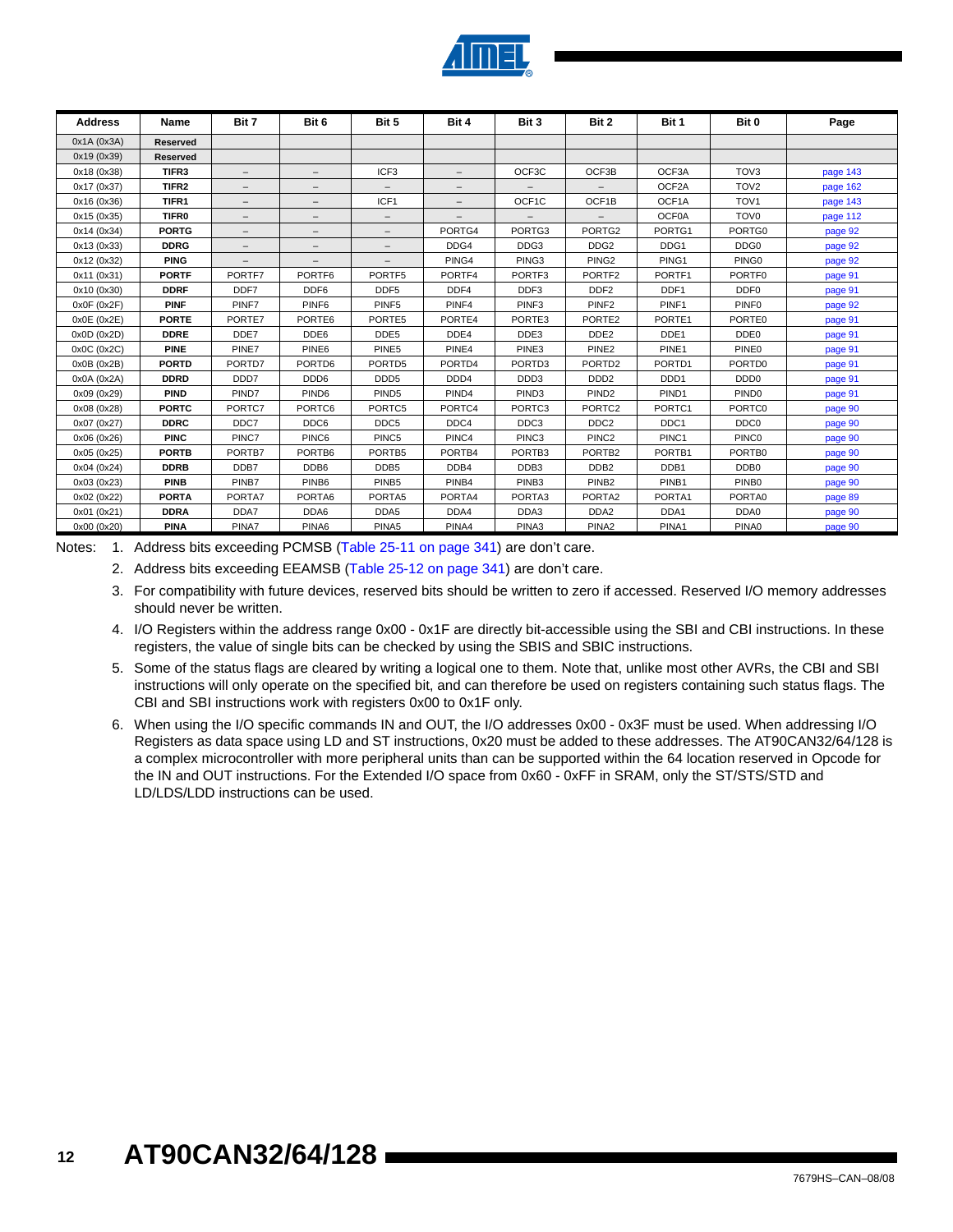# **4. Ordering Information**

| Ordering Code <sup>(1)</sup> | Speed (MHz) | Power Supply (V) | Package           | <b>Operation Range</b>                                 | <b>Product Marking</b> |
|------------------------------|-------------|------------------|-------------------|--------------------------------------------------------|------------------------|
| AT90CAN32-16AI               | 16          | $2.7 - 5.5$      | A <sub>2</sub> 64 | Industrial (-40 $\degree$ to +85 $\degree$ C)          | AT90CAN32-16AI         |
| AT90CAN32-16MI               | 16          | $2.7 - 5.5$      | Z64-1             | Industrial (-40 $^{\circ}$ to +85 $^{\circ}$ C)        | AT90CAN32-16MI         |
| AT90CAN32-16AU               | 16          | $2.7 - 5.5$      | A <sub>2</sub> 64 | Industrial (-40 $\degree$ to +85 $\degree$ C)<br>Green | AT90CAN32-16AU         |
| AT90CAN32-16MU               | 16          | $2.7 - 5.5$      | Z64-1             | Industrial (-40 $\degree$ to +85 $\degree$ C)<br>Green | AT90CAN32-16MU         |
| AT90CAN64-16AI               | 16          | $2.7 - 5.5$      | A <sub>2</sub> 64 | Industrial (-40 $\degree$ to +85 $\degree$ C)          | AT90CAN64-16AI         |
| AT90CAN64-16MI               | 16          | $2.7 - 5.5$      | Z64-2             | Industrial (-40° to +85°C)                             | AT90CAN64-16MI         |
| AT90CAN64-16AU               | 16          | $2.7 - 5.5$      | A <sub>2</sub> 64 | Industrial (-40 $\degree$ to +85 $\degree$ C)<br>Green | AT90CAN64-16AU         |
| AT90CAN64-16MU               | 16          | $2.7 - 5.5$      | Z64-2             | Industrial (-40 $\degree$ to +85 $\degree$ C)<br>Green | AT90CAN64-16MU         |
| AT90CAN128-16AI              | 16          | $2.7 - 5.5$      | A <sub>2</sub> 64 | Industrial (-40 $\degree$ to +85 $\degree$ C)          | AT90CAN128-16AI        |
| AT90CAN128-16MI              | 16          | $2.7 - 5.5$      | Z64-2             | Industrial (-40 $^{\circ}$ to +85 $^{\circ}$ C)        | AT90CAN128-16MI        |
| AT90CAN128-16AU              | 16          | $2.7 - 5.5$      | A <sub>2</sub> 64 | Industrial (-40 $\degree$ to +85 $\degree$ C)<br>Green | AT90CAN128-16AU        |
| AT90CAN128-16MU              | 16          | $2.7 - 5.5$      | Z64-2             | Industrial (-40 $\degree$ to +85 $\degree$ C)<br>Green | AT90CAN128-16MU        |

<span id="page-12-0"></span>Notes: 1. These devices can also be supplied in wafer form. Please contact your local Atmel sales office for detailed ordering information and minimum quantities.

# **5. Packaging Information**

| Package Type |                                                                                      |  |  |  |  |  |  |
|--------------|--------------------------------------------------------------------------------------|--|--|--|--|--|--|
| A2 64        | 64-Lead, Thin (1.0 mm / 0.03937 in) Plastic Gull Wing Quad Flat Package.             |  |  |  |  |  |  |
| Z64-1        | 64-Lead, QFN, Exposed Die Attach Pad D2/E2: $5.4 \pm 0.1$ mm / $0.212 \pm 0.004$ in. |  |  |  |  |  |  |
| Z64-2        | 64-Lead, QFN, Exposed Die Attach Pad D2/E2: $6.0 \pm 0.1$ mm / $0.236 \pm 0.004$ in. |  |  |  |  |  |  |

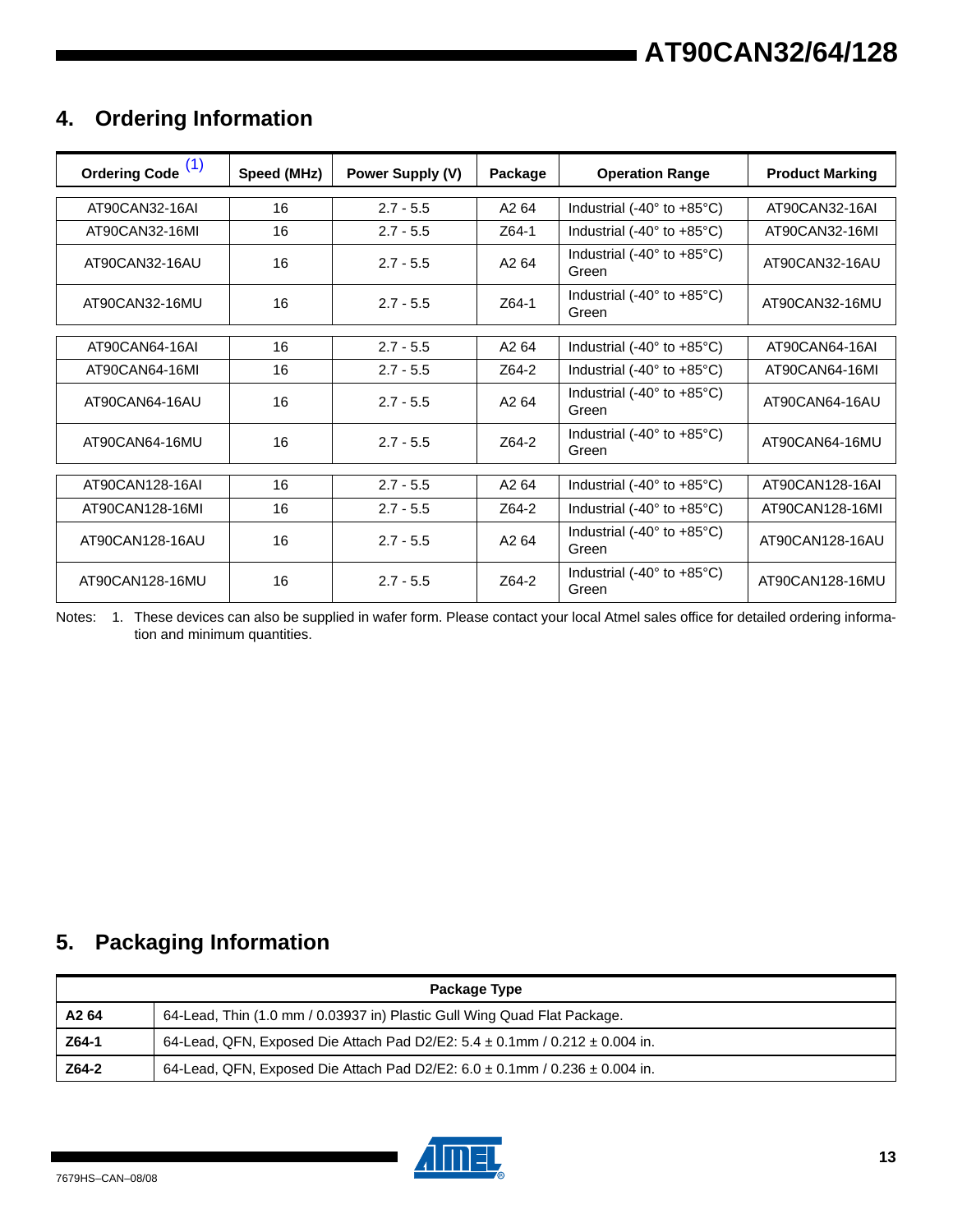

### **5.1 TQFP64**



**64 PINS THIN QUAD FLAT PACK**

|    |      |           | <b>INCH</b>    |       |  |  |  |
|----|------|-----------|----------------|-------|--|--|--|
|    |      | MМ        |                |       |  |  |  |
|    | Min  | Max       | Min            | Max   |  |  |  |
| A  |      | 1.20      |                | 0.047 |  |  |  |
| A2 | 0.95 | 1.05      | 0.037          | 0.041 |  |  |  |
| C  | 0.09 | 0.20      | 0.004          | 0.008 |  |  |  |
| D  |      | 16.00 BSC | 0.630 BSC      |       |  |  |  |
| D1 |      | 14.00 BSC | 0.551 BSC      |       |  |  |  |
| Е  |      | 16.00 BSC | 0.630 BSC      |       |  |  |  |
| E1 |      | 14.00 BSC | 0.551 BSC      |       |  |  |  |
| J  | 0.05 | 0.15      | 0.002          | 0.006 |  |  |  |
| L  | 0.45 | 0.75      | 0.018          | 0.030 |  |  |  |
| е  |      | 0.80 BSC  | 0.0315 BSC     |       |  |  |  |
| f  | 0.30 | 0.45      | 0.012<br>0.018 |       |  |  |  |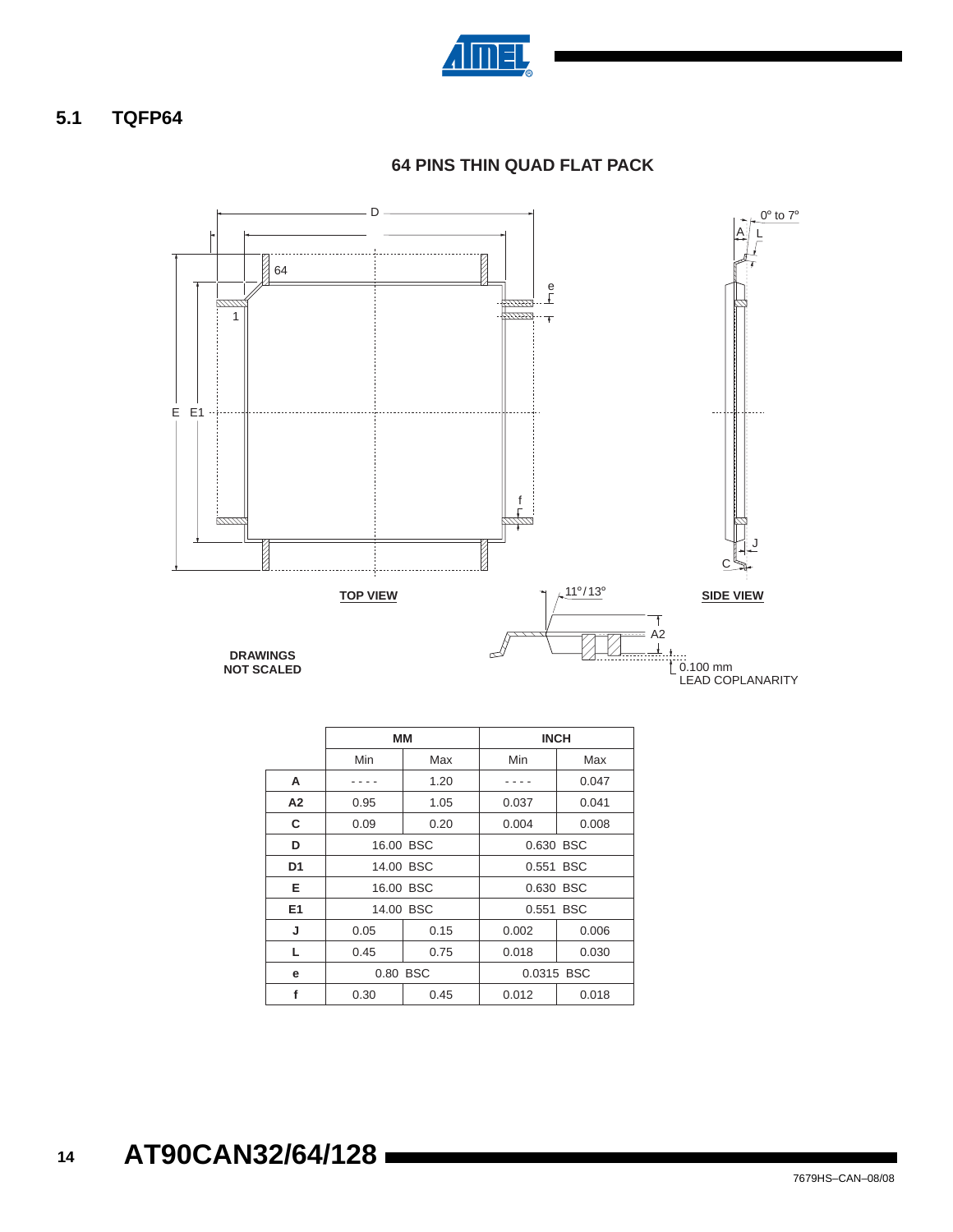**5.2 QFN64**



Compliant JEDEC Standard MD-220 variation VMMD-3

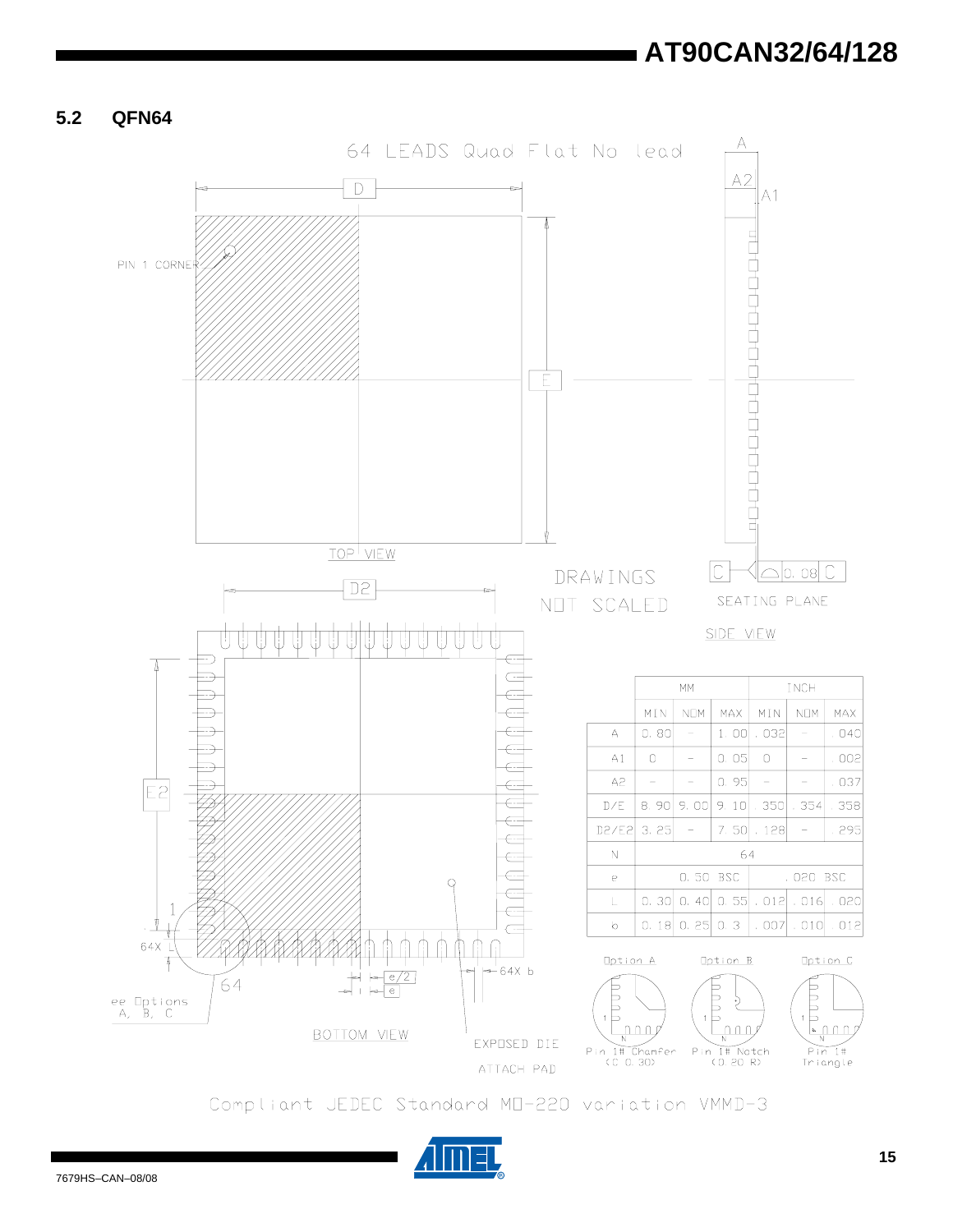

#### NOTES: QFN STANDARD NOTES

- 1. DIMENSIONING & TOLERANCING CONFORM TO ASME Y14.5M. 1994.
- 2. DIMENSION b APPLIES TO METALLIZED TERMINAL AND IS MEASURED
- BETWEEN 0.15 AND 0.30 mm FROM TERMINAL TIP. IF THE TERMINAL HAS THE OPTIONAL RADIUS ON THE OTHER END OF THE TERMINAL, THE DIMENSION b SHOULD NOT BE MEASURED IN THAT RADIUS AREA.
- 3. MAX. PACKAGE WARPAGE IS 0.05mm.
- 4. MAXIMUM ALLOWABLE BURRS IS 0.076 mm IN ALL DIRECTIONS.
- 5. PIN #1 ID ON TOP WILL BE LASER MARKED.
- 6. THIS DRAWING CONFORMES TO JEDEC REGISTERED OUTLINE MO-220.
- 7. A MAXIMUM 0.15mm PULL BACK (L1) MAY BE PRESENT.
	- L MINUS L1 TO BE EQUAL TO OR GREATER THAN 0.30 mm

8. THE TERMINAL #1 IDENTIFIER ARE OPTIONAL BUT MUST BE LOCATED WITHIN THE ZONE INDICATEI THE TERMINAL #1 IDENTIFIER BE EITHER A MOLD OR MARKED FEATURE